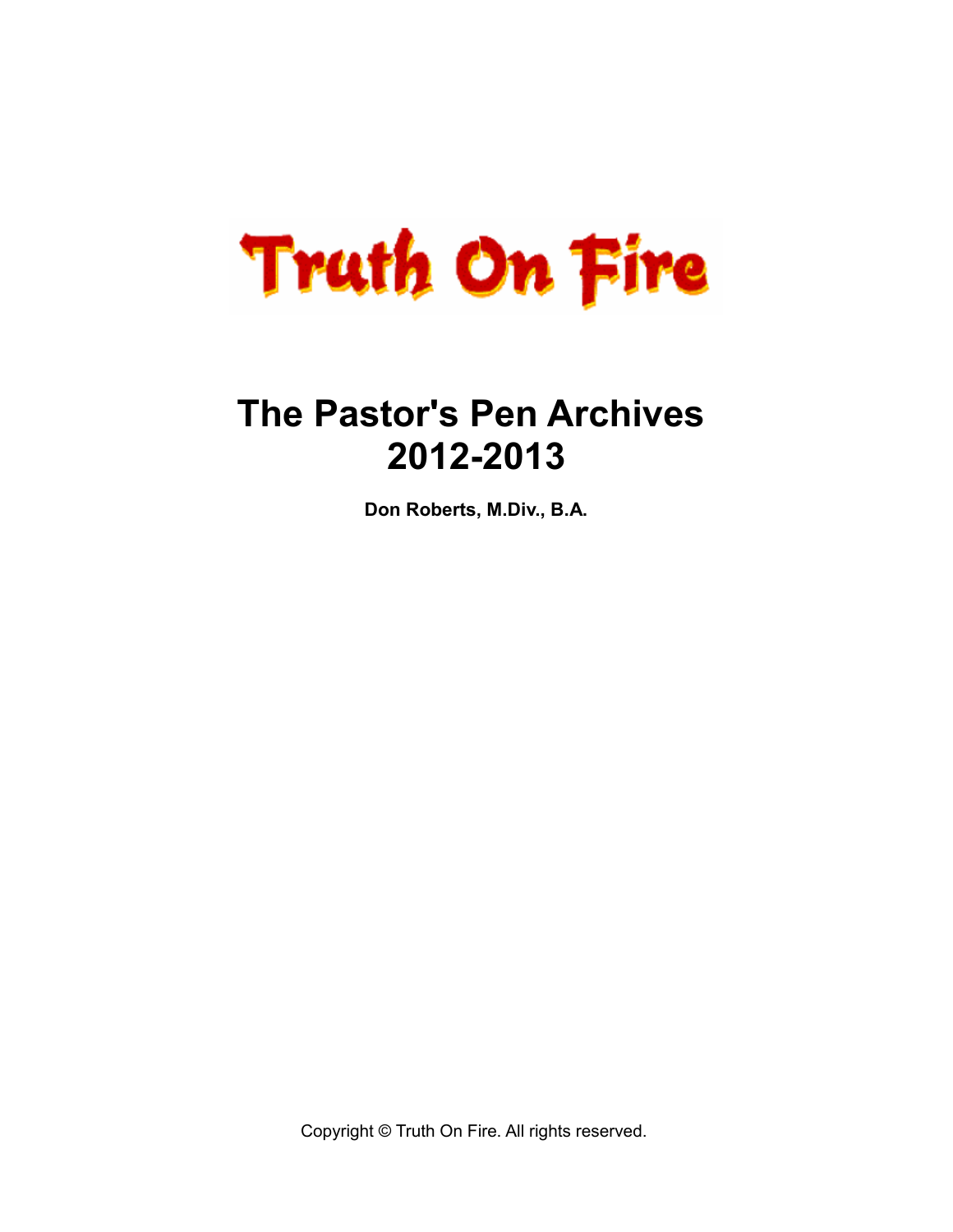# **Table of Contents**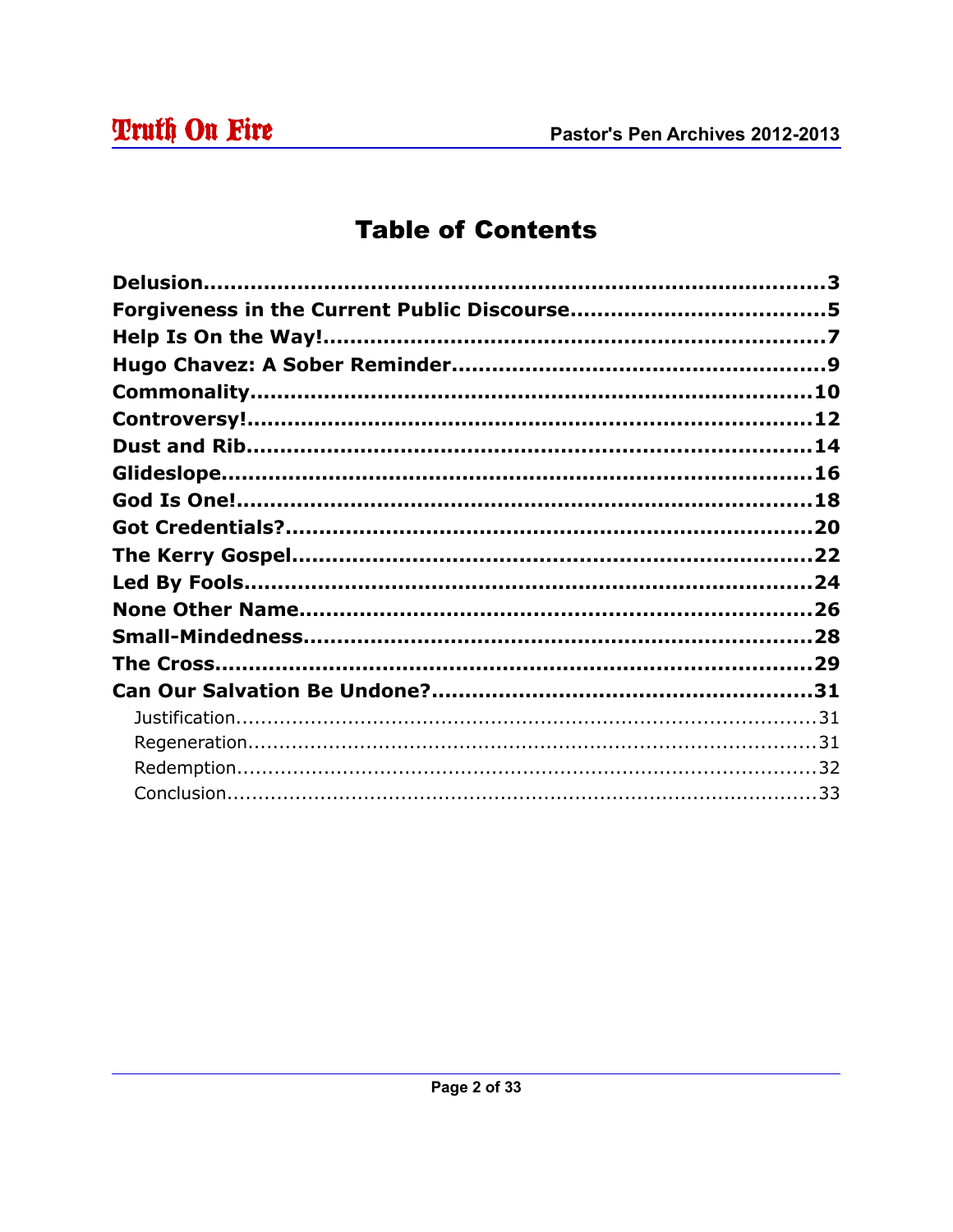#### Delusion

Advances in astronomy over the centuries have enabled sky watchers to identify the planets. The basic technique is taking daily (periodic) pictures of the same portion of the sky and comparing them.

The 'stars' are those heavenly bodies whose positions were 'fixed' and never changed. Objects that appeared to 'wander' (change position) across the sky in relation to stars were called planets. The word 'planet' comes from a root that means 'to wander' (verb) or 'wanderer' (noun).

In the epistle of 2 Thessalonians, Paul described for his readers a unique phenomenon that would occur in the last days. He said: "And for this cause God shall send them strong delusion that they should believe a lie" (2:11).

In the context, the phrase "for this cause" refers to humanity rejecting the Lord Jesus Christ and His Gospel. The word "delusion" refers to a wandering of mind and morals in contradistinction to the mind fixated on TRUTH! 'Delusion' and 'planet' share the same root. A rejection of truth (a fixed commodity) makes the embrace of a LIE inevitable!

The "lie" in the context is the claim by "the man of sin" (antichrist) that he IS God. In the last days, a godless humanity will be delusionary by virtue of its rejection of truth.

The Democratic National Convention is a showcase of delusion. The brouhaha that erupted over the platform exclusion-reinsertion of 'God' and 'Jerusalem' is an example. The vote to amend took place at 2 p.m. with most delegates absent. The vote to amend FAILED, but the Moderator deemed it PASSED…clearly to avoid a 'godless' indictment and national embarrassment.

Last night Prevaricator Bill Clinton delivered one Lie and Distortion after another in an effort to commend the Liar-in-Chief for four more years. It was vintage Clinton – the feigning of fervent sincerity and biting the lower lip. The faces in the crowd indicated they were believing his Lies. I have no desire to twist an eschatological text into a political one. I'm simply saying that the delusionary behavior we observe at the DNC is symptomatic of and a precursor to the larger delusion to come. And we know that it extends far beyond the DNC venue to include tens of millions of Obama lovers as well as Marxists, Humanists, et al.

The question NO ONE can answer with certainty is whether this delusion is 'God-sent' or just an expression of minds darkened with bad information. If the latter, perhaps we can change things by flooding darkened minds with light. But IF this delusion is an indicator of God's displeasure with and judgment upon America, NO political outcome will be able to stop it.

In my mind, the reelection of Obama will confirm that judgment is underway. The ONE thing we all CAN do is ensure that our hearts and minds are fixated upon the Lord Jesus Christ, who shed his precious blood for our sins and rose again the third day. DON'T let Delusion happen to you!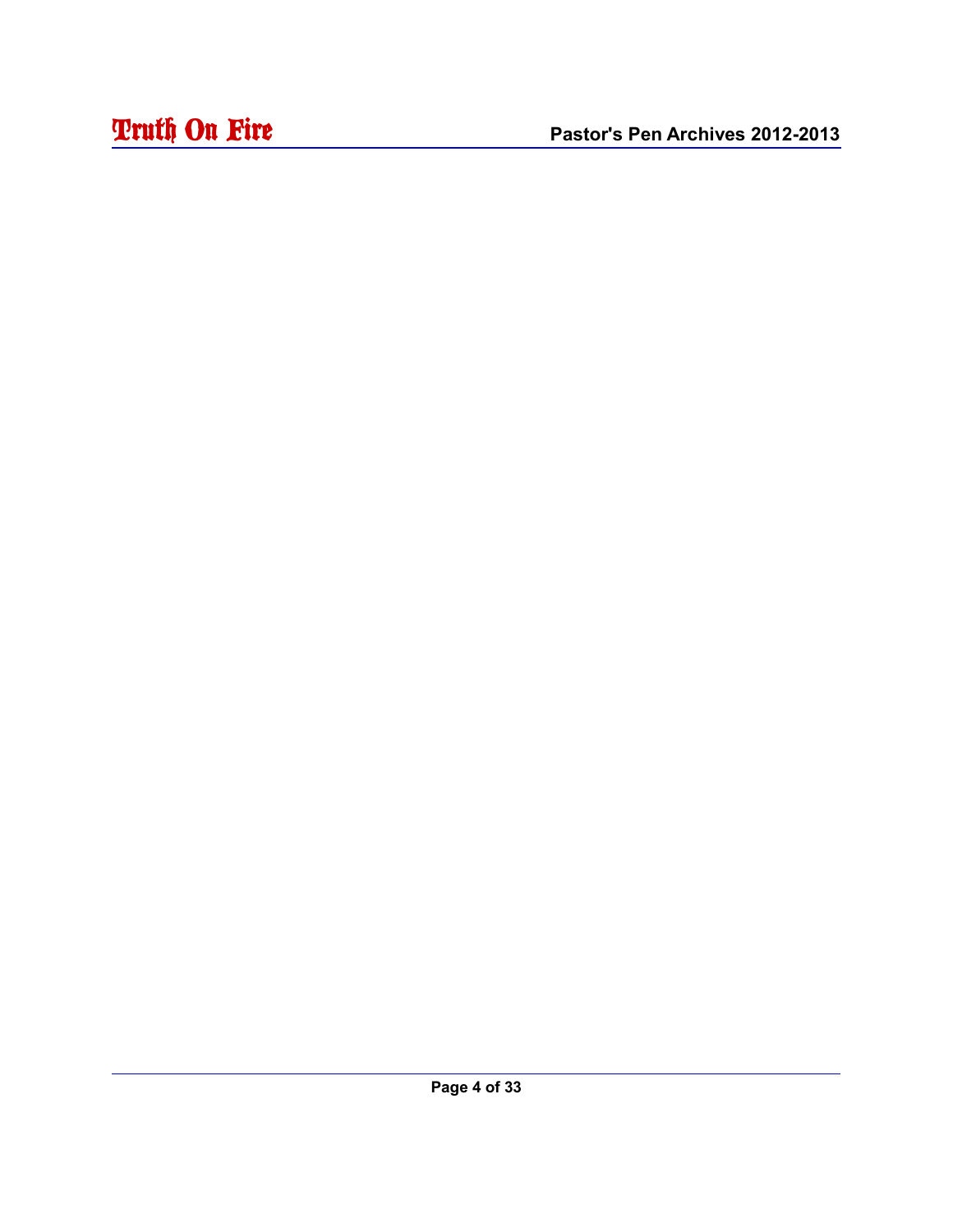#### Forgiveness in the Current Public Discourse

The public discourse about Newt Gingrich's personal life has fostered a level of discussion about forgiveness and reconciliation. Newt claims to have experienced them both. After his victory in SC, it appears that many (excepting his second wife Marianne) have granted Newt the same forgiveness.

Just what is forgiveness? The Greek word is **aphesis**. It signifies "a release from imprisonment or bondage; a pardon, a letting go." Forgiveness is a release from liability. It is setting the offender free as if he or she had never committed the offense. ALL sin is against God. SOME sins involve both God and men. Thus EVERY sin must be dealt with on a Divine level. And where those offenses include flesh and blood, we are obligated to seek the forgiveness of the one(s) we have offended before we petition God for the same.

In Psalm 51, David is seen pouring out his heart to God for the sins of adultery and murder. He sinned against Uriah the Hittite and his wife Bathsheba. But in the BIG scheme of things, it was his God that he had ultimately offended with his actions. Therefore he cried: "Against thee, thee only, have I sinned, and done this evil in thy sight" (51:4). The word 'only' calls attention to the magnitude of David's transgression Godward in relation to their manward impact. Do you think David ever asked Bathsheba's forgiveness for abusing his power as king to induce her to break her marriage vows? Did he ever ask her forgiveness for the subsequent death of their son? I like to think he did. But getting this matter settled in the Court of Heaven was the BIG deal! So it is with us!

There are four vital truths about forgiveness we must remember. First, it took the very blood of God Incarnate, the Lord Jesus, to atone for our sins. The scripture says: "And without shedding of blood there is no remission" (Hebrews 9:22). The other side of that coin is found in the next chapter: "Now where the remission of these is, there is no more offering for sin" (10:18). Jesus shed his precious blood ONE time for ALL time. Forgiveness is a free gift. But it cost God everything.

Secondly, there is NO forgiveness apart from faith in Jesus Christ. When we believe, God imparts spiritual life. Life and forgiveness ALWAYS come together. One is impossible without the other! There are many who warm to the idea that God will ultimately forgive their sins because of his love. But they resist the idea of having their lives governed by the One who bestows everlasting life. It is one thing to profess forgiveness, but quite another to possess it. Possession ALWAYS changes the life. Profession alone seldom changes anything!

Thirdly, the capacity of God to forgive sins committed against Him is infinitely greater than our ability to forgive those who have offended us. When God forgives, he forgets! When we forgive, we almost always remember. But remembering has its practical value. Hear Moses' admonition to Israel: "Remember what Amalek did unto thee by the way, when ye were come forth out of Egypt" (Deuteronomy 25:17). Now, there is no record that the Amalekites ever received forgiveness for their sins against God's people. But if they had, the admonition to remember would still have been applicable. It is possible to release one from liability and still have the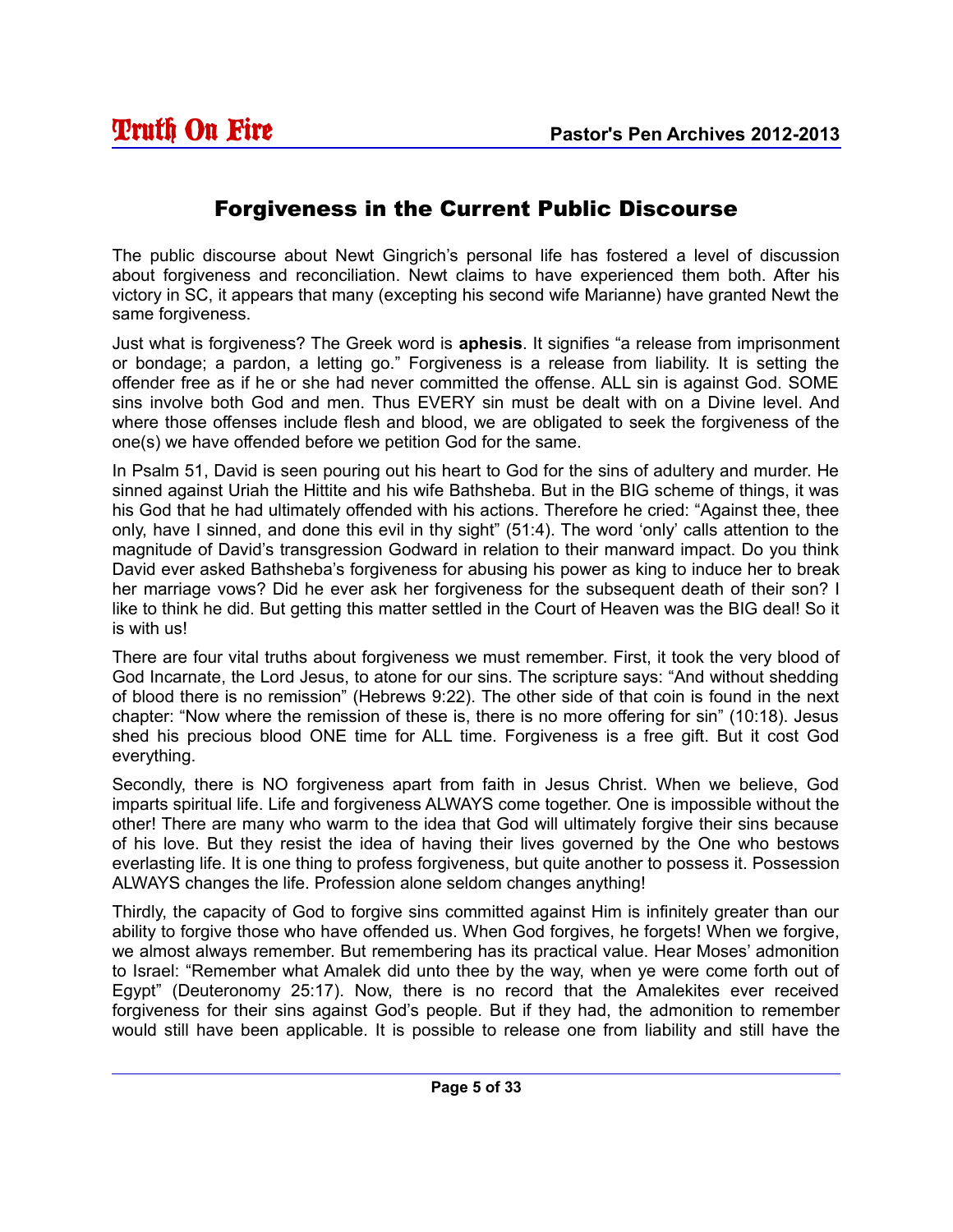wisdom to remember the offense so as NOT to give the offender a second opportunity to commit it. If you borrow \$20 from me and fail to repay it, I will forgive you the debt and release you from liability, but will likely NEVER loan you another \$20. Forgiveness does NOT necessarily imply a restoration of trust!

Lastly, there is just one thing more desirable than forgiveness, and that is deliverance. The perfect scenario is for one to have the FIRST divine act forgiveness for a particular sin to be the LAST time he or she has to deal with it. But the reality is we all are prone to be REPEAT offenders. The forgiven man is blessed; but the delivered man is blessed indeed.

In some cases, forgiveness and deliverance are immediate, and the perfect scenario comes to pass. But in so many others, deliverance is a hard fought battle that must go through any number of iterations of forgiveness before the flag of conquest is firmly and finally planted in the ground of one's life! In Matthew 18:22-23, we find an exchange between Peter and Jesus regarding the extent to which forgiveness should be proffered to an offender. Peter inquired: "Seven times?" Jesus responded: "Seventy times seven." So, the math signifies 490 acts of forgiveness but the meaning suggests a capacity for forgiveness that is not subject to depletion. Now, can the God of grace that sets such an expectation for the Redeemed do any less as the Redeemer?

Is Newt a possessor, or just a professor? Only God and Newt know for sure. But the most important outcome of this public discussion is for us to ask ourselves the same question! Are we in possession of the forgiveness and life that can ONLY come through faith in Jesus Christ? Or are we simply going through the motions? There is NO greater concern in this life than that one!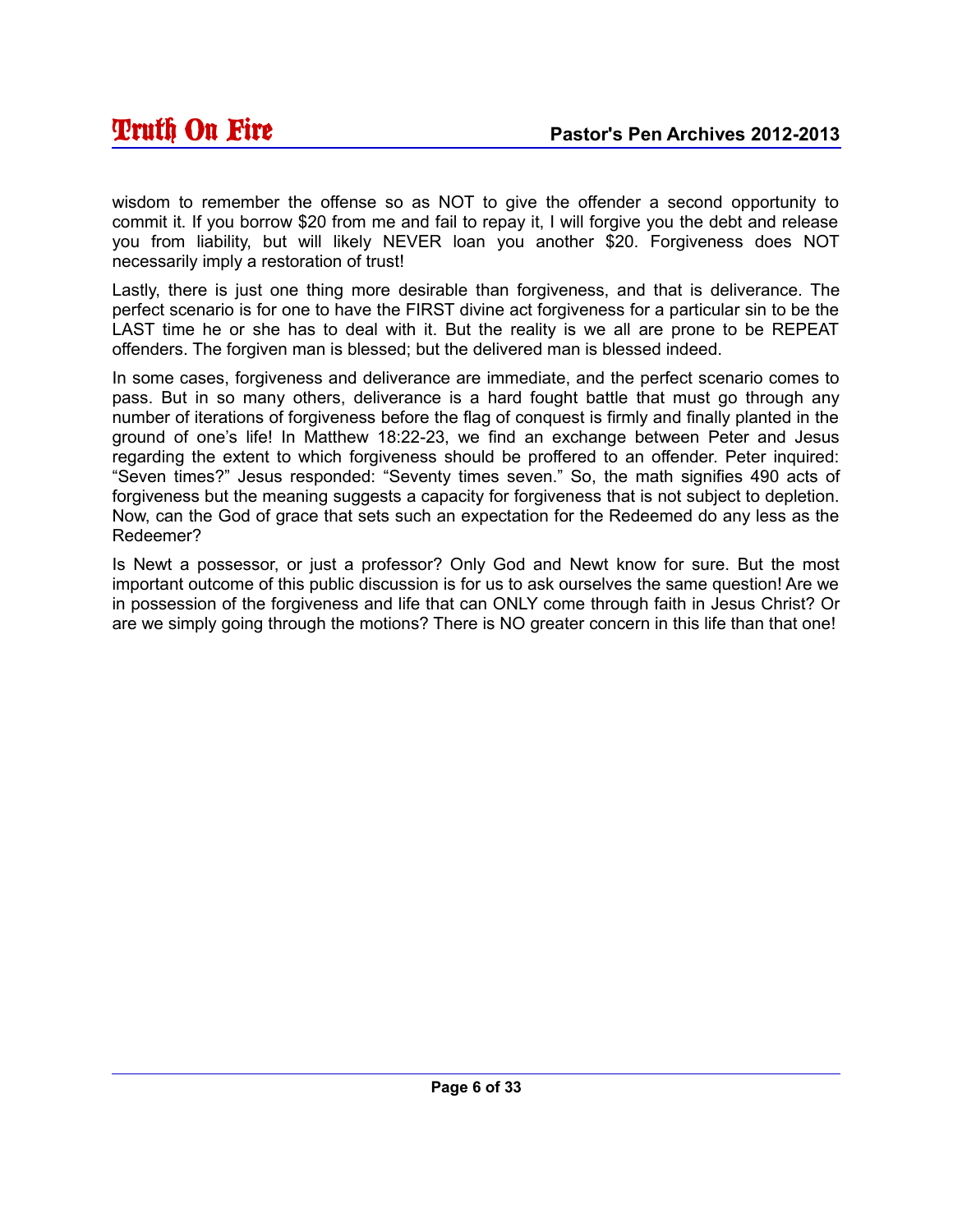# Help Is On the Way!

One of the clarion sounds of our civilization is the siren. Every time I hear an ambulance in rescue mode, two thoughts cross my mind. First, someone is in trouble. Second, help is on the way! When spoken to a person in distress, those five words can be a great source of encouragement. It can be the difference between hanging on and letting go. But it's not enough to hear the words. At some point the help must show up!

Trouble is an integral part of life. Even when we don't look for trouble, trouble seems to look for and find us. In times of 'deep' trouble, we are sometimes overcome with a claustrophobic feeling that there's no way out. This feeling is common to the human race; believers are not immune. At points in their spiritual sojourn, every child of God experiences that same sense of helplessness. Whether the trouble is routine or rigorous, the child of God can rest assured that help sufficient to our need is on the way!

While that phrase is never found in scripture, it is certainly applicable to any number of situations where God stepped in to provide the help his people needed. Through the centuries the Lord has demonstrated, over and over again that he can handle loneliness, entrapment, intimidation, death threats and the deepest stains of sin!

On the sixth day of creation, Adam was observing what God had made (Genesis 2:19-25). The fellowship was splendid. The Lord brought to Adam the animals he created. Rather than name each one, the Lord deferred to Adam. The Lord brought them male and female to Adam for naming. It wasn't long before Adam discerned the pattern. Perhaps he deduced that God wasn't quite finished because "there was not found a help meet for him" (2:20). But help was on the way! Adam was one sleep cycle and a single rib away from meeting the love of his life!

After Moses and Israel exited Egypt, they found themselves encamped by the Red Sea, waiting for the next move (Exodus 14:9-22). When Israel saw Pharaoh closing in, they were overcome by entrapment fears. They saw no way to avoid death and burial in the wilderness. Hope was abandoned, but help was on the way. The Lord told Moses to command Israel to start marching 'forward' to the Sea, and to stretch out his rod to divide the waters. The walkover on dry land was beyond miraculous. Death and burial was definitely in the cards. But the Lord saw to it that his people were the observers rather than the receivers. Timely help, wouldn't you say?

Saul, as king of Israel, encountered Philistine intimidation in the form of their champion Goliath (1 Samuel 17:20-51). Goliath was the latest manifestation of Philistine provocation that had gone on for years. Twice a day for forty days he made his appearance and offered his challenge. Goliath was eighty-for-eighty in striking fear into the hearts of the Israeli army. Then came that pivotal day when David showed to check on his brethren. David heard Goliath taunt the army, and decided the giant must die.

In no one's eyes but the Lord's could this shepherd boy have been considered 'help'. But help he was! In fact, what a man is in the Lord's eyes is the sole criterion as to whether a man is a help or a hindrance! Israel was no more than a sling, a stone, and a sword away (all wielded by faith in a single day) from a headless giant and a scattered-defeated Philistine army. The help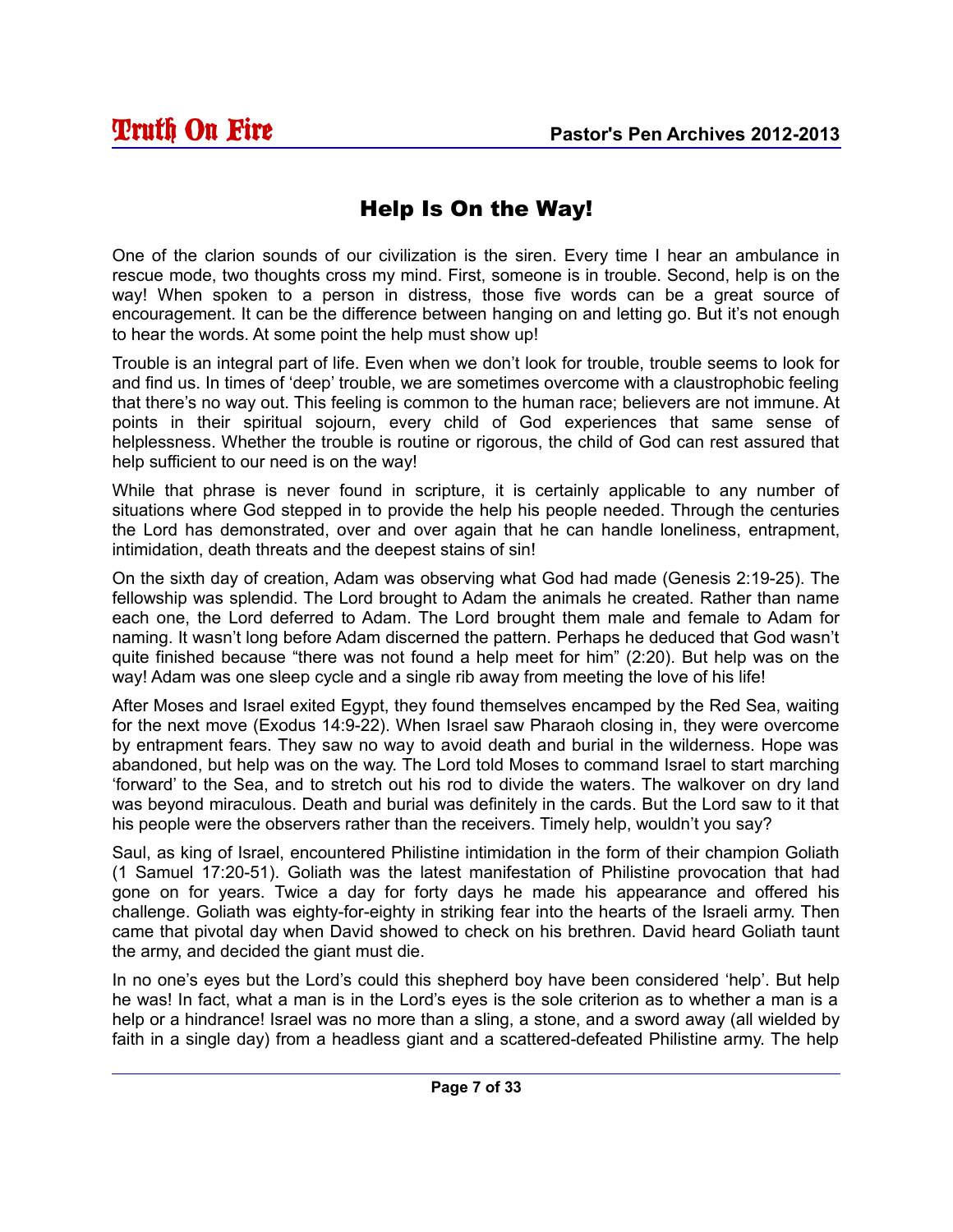God sent that day would endure and benefit Israel for the next half century. Does that sound like the kind of help America needs at this hour?

Death threats can sometimes develop into attempts to carry them out. That very thing happened to the Hebrew children Shadrach, Meshach and Abednego after their refusal to bow before an image king Nebuchadnezzar had erected for worship (Daniel 3:1-25). The resolve of these three young men is the stuff of biblical legend! As they explained to the king, whether the outcome was miraculous deliverance or a martyr death, they would not bow!

A king "full of fury" ordered the furnace to be heated "seven times" its normal heat (3:19). I am convinced that the number '7' flashed in his mind the instant he heard: "Our God whom we serve is able to deliver us" (3:17). He figured their God was probably able to handle normal heat, but surely not seven-fold heat. So he ordered a heat level that he thought NO God could overcome. But help was on the way in the form of a Fourth Man like unto the Son of God (3:25). His presence enveloped those three men with greater effectiveness than the best fire suit known to man! No pun intended, but is that the kind of help you could live with?

Six hundred years later, the One who had helped Adam, Moses, David and three Hebrew children was hanging on a cross as the sacrifice for the sins of the world. While his critics mocked him for his inability to save himself, he reminded them that 'help' consisting of twelve legions of (72,000) angels was standing by (Matthew 26:53). Angelic help was available to deliver him from suffering, But his sinless suffering was the help sinners needed to atone for and purge sin's deepest stains! In that he suffered, died and rose again, we can now approach him in times of trouble as David did: "Hear, O Lord, and have mercy upon me: Lord, be thou my helper" (Psalm 30:10).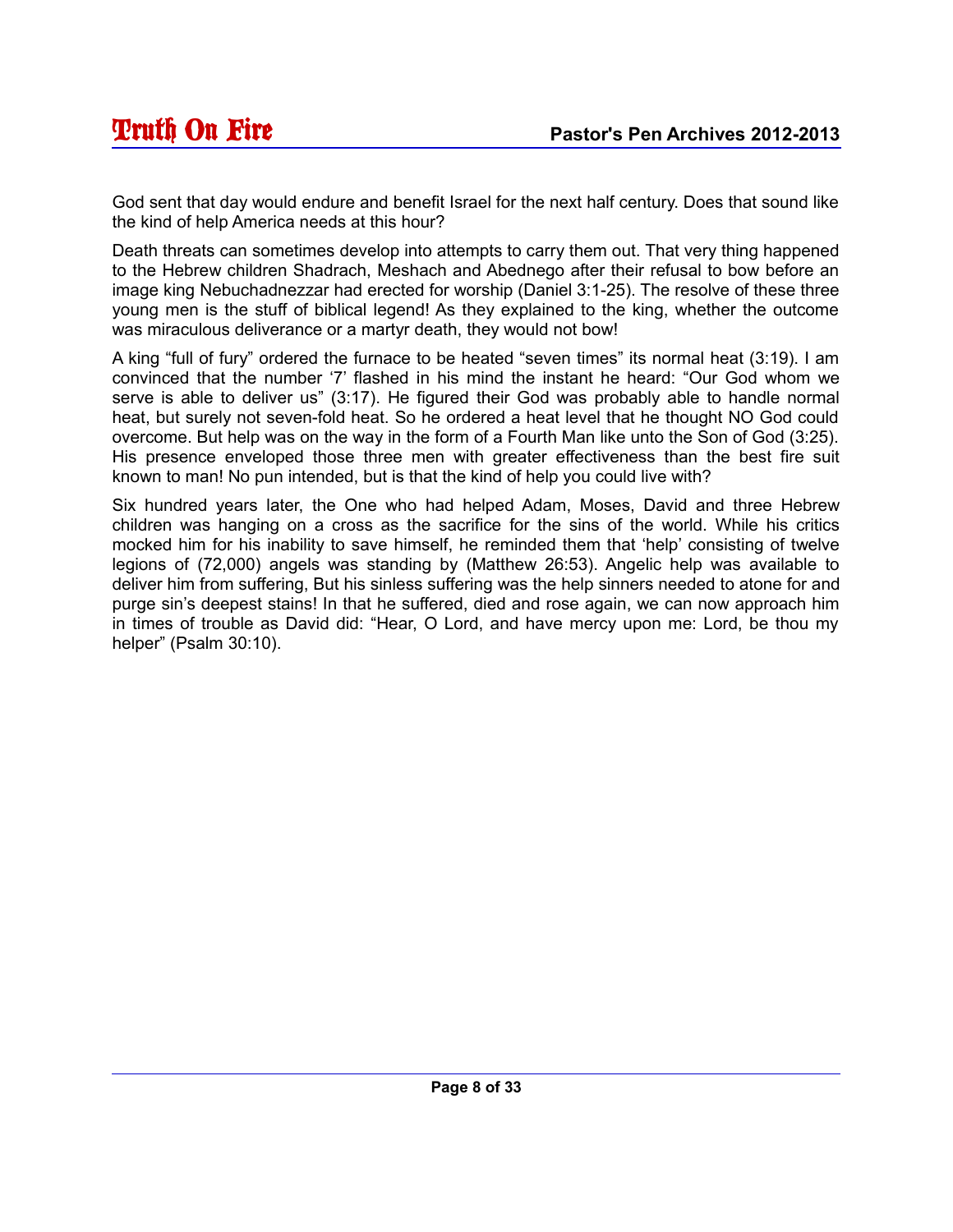#### Hugo Chavez: A Sober Reminder

In September of 2006, Hugo Chavez addressed the U.N. in what became his infamous reference to George Bush as 'The Devil' who had left the smell of 'sulfur' lingering on the platform. He incensed Americans with his vitriol! Liberals, on the other hand, likely found themselves in agreement with the tin horn tyrant.

Now that cancer has taken this big mouth bully beyond the earthly realm, the temptation exists to celebrate his transfer into the infernal flames of Hell. Even the Drudge Report displayed his face with the caption: "Hell's A-Burning!"

Let us remind ourselves that Hell is no laughing matter and nothing to celebrate! Chavez may be receiving his just deserts. But the fact is we ALL deserve the flames of Hell because of our sins against a Holy God!

The Bible—the inspired Word of God and ONLY inerrant and infallible book on the planet—tells us (1) Heaven and Hell are real, (2) God robed Himself in humanity in the Person of Jesus for the purpose of providing a blood sacrifice for our sins that the Father would accept as payment in full, and (3) NO man can come to the Father BUT by Him!

The eternal destiny of a man is NOT determined by whether he is Good or Bad. It ALL depends on whether he is Dead or Alive…spiritually, that is! In John 3, Jesus told Nicodemus "Ye MUST be born again!" and proceeded to explain the "Look and Live!" principle of the Gospel!

When a man or woman believes on the Lord Jesus Christ, God imparts (restores) spiritual life and ALL the benefits that come with His salvation! It's ALL an unearned Gift of Grace!

Hugo Chavez may have been a Bad Man! The local clergyman may be a Good Man. But both of these men are LOST men and in jeopardy of Hell fire apart from the life-giving grace of God!

According to Jesus, Hell was prepared for the Devil and his angels. It was NOT prepared for the sinners for whom He died! Jesus died for Hugo Chavez as He did for YOU and ME! He has NO desire that ANY perish, but that ALL come to repentance!

The ONLY way for us to avoid following in Hugo's footsteps is to believe the Look-and-Live Gospel of the Lord Jesus Christ!

It will do NO good whatsoever for a man to be 'Better' than Hugo Chavez if that man is just as spiritually 'Dead' as Hugo Chavez! A sober reminder!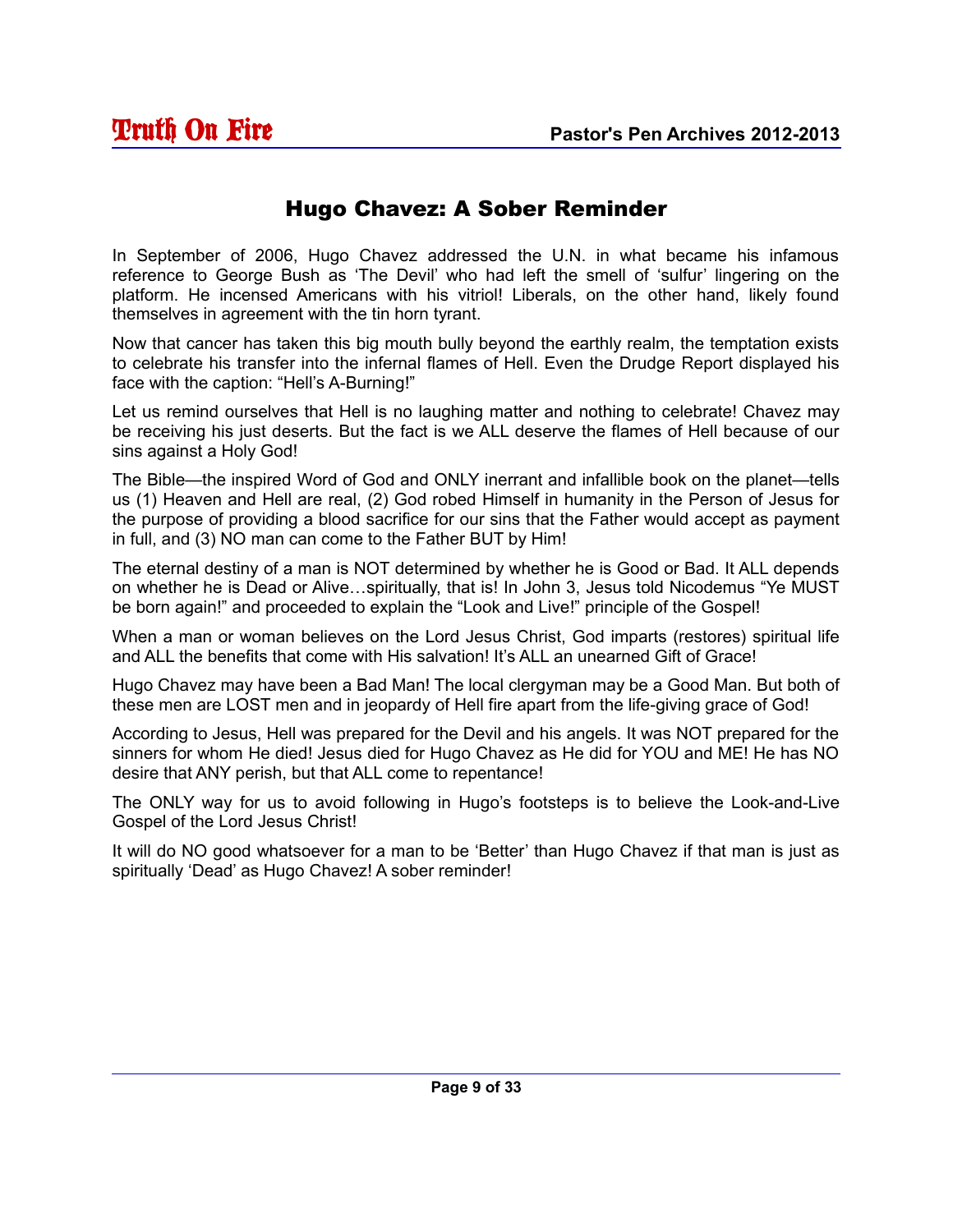#### **Commonality**

Something is 'common' when it belongs to or is shared by two or more individuals or by all the members of a group. It could be an attribute, something tangible (a dollar bill) or intangible (a belief). People who share things are said to have a commonality.

It is generally accepted that the more pervasive a thing is within a population, the more common it is (e.g., \$1 bills are more common than \$100 bills). For this reason, the phrase 'common man' has come to represent that segment of society wherein the most commonality can be found.

Commonality, however, can be found among uncommon men. Take billionaires Warren Buffet and Bill Gates. According to Forbes magazine, they have a commonality shared by only 1,424 other individuals on the planet. In terms of tangible items, billionaires transcend the common man with their uncommon riches.

Commonality is directly related to dilution: the more common something is, the less valuable it becomes. For example, publicly traded companies issue 'common' stock. If company ABC is worth \$1 million and issues 1 million common shares, the shares are worth \$1 each. If it executes a 2-for-1 stock split, it will have 2 million common shares worth \$.50 each. If ABC increases its shares by a factor of two, it reduces by half, or dilutes, the value of each share.

When we consider the matter of commonality with regard to intangibles, especially in regards to the spiritual, there is a different dynamic at work. The principle of dilution no longer applies. In the spiritual realm, a common man is able to accrue uncommon riches. Even though millions of other men, both common and uncommon, come to accrue and share these same spiritual riches, there is NO dilution. Spiritual riches are infinite because God is infinite! Riches in infinite supply CANNOT be diluted!

In writing to his protege Titus, the apostle Paul spoke of commonality: "To Titus, mine own son after the common faith: Grace, mercy, and peace, from God the Father and the Lord Jesus Christ our Saviour" (Titus 1:4). The 'common' faith is a persuasion concerning Jesus Christ that is held and shared by EVERY believer! It's the belief that ONLY in the death, burial and resurrection of Jesus can sinful man find the remedy for his sin and satisfaction Godward for the penalty thereof.

The Lord Jesus Christ is the 'uncommon' OBJECT of the common faith. He is the only begotten (one-of-kind) Son of God. The commonality of faith is the uncommon Savior. He is the way, the truth, and the life: NO man cometh to the Father, but by him" (John 14:6). Every believer shares this persuasion with every other believer!

Jude also addressed the issue of commonality: "Beloved, when I gave all diligence to write unto you of the common salvation, it was needful for me to write unto you, and exhort you that ye should earnestly contend for the faith which was once delivered unto the saints" (Jude 1:3). A common faith with a common Object ALWAYS yields a common salvation. Believers that share the same Saviour inherit the same spiritual riches! And because those riches are infinite, they can NEVER be depleted, diminished or diluted!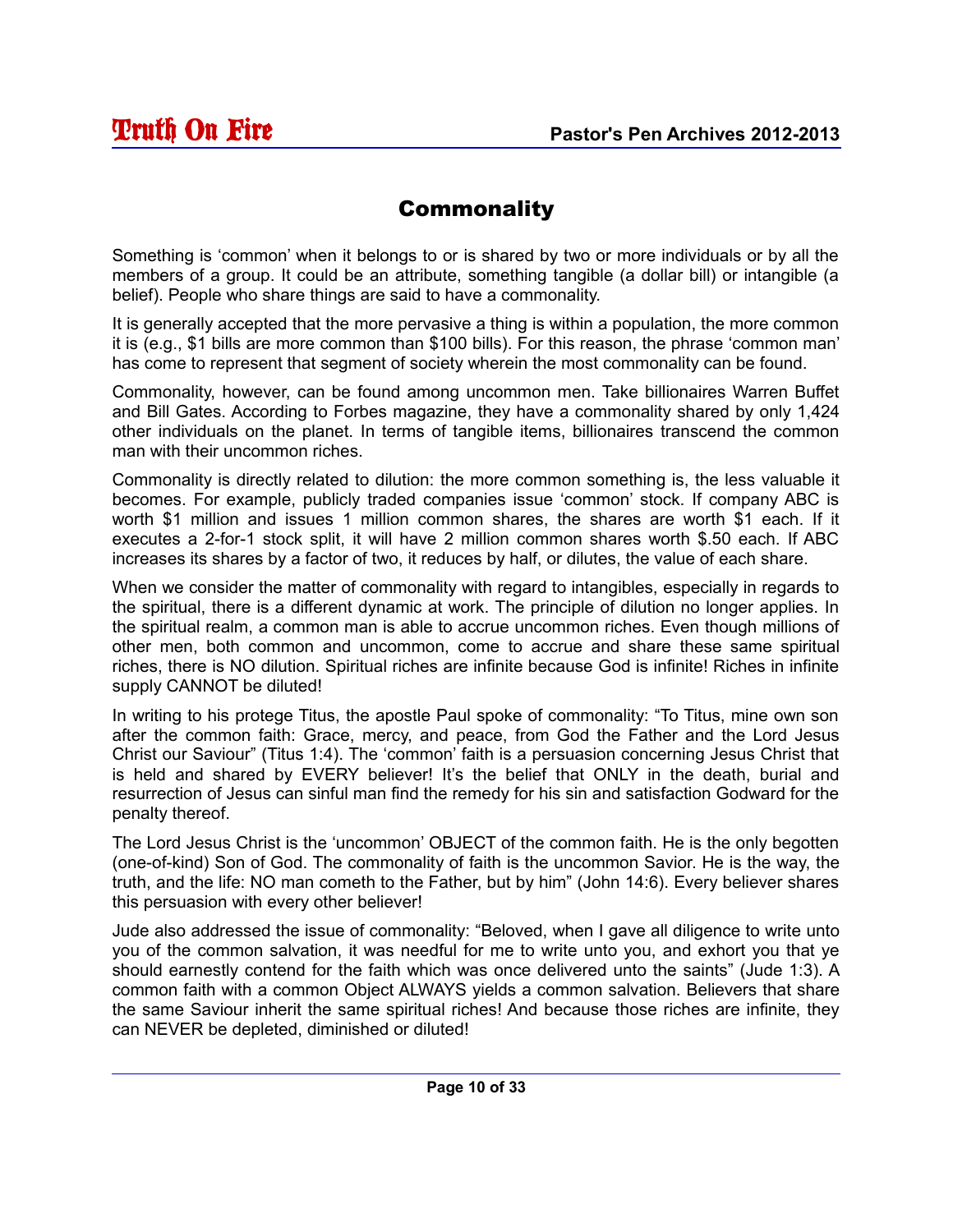The common faith and its common salvation are theological themes. But they are very practical as well! It is God's design that the theological (foundational truth) drives the practical aspects of life. Those who share a common faith and a common salvation are eternally entwined with a God that's infinite! So if God's People NEED something, their God is ABLE to PROVIDE it out of his inexhaustible riches! That's a commonality worth sharing!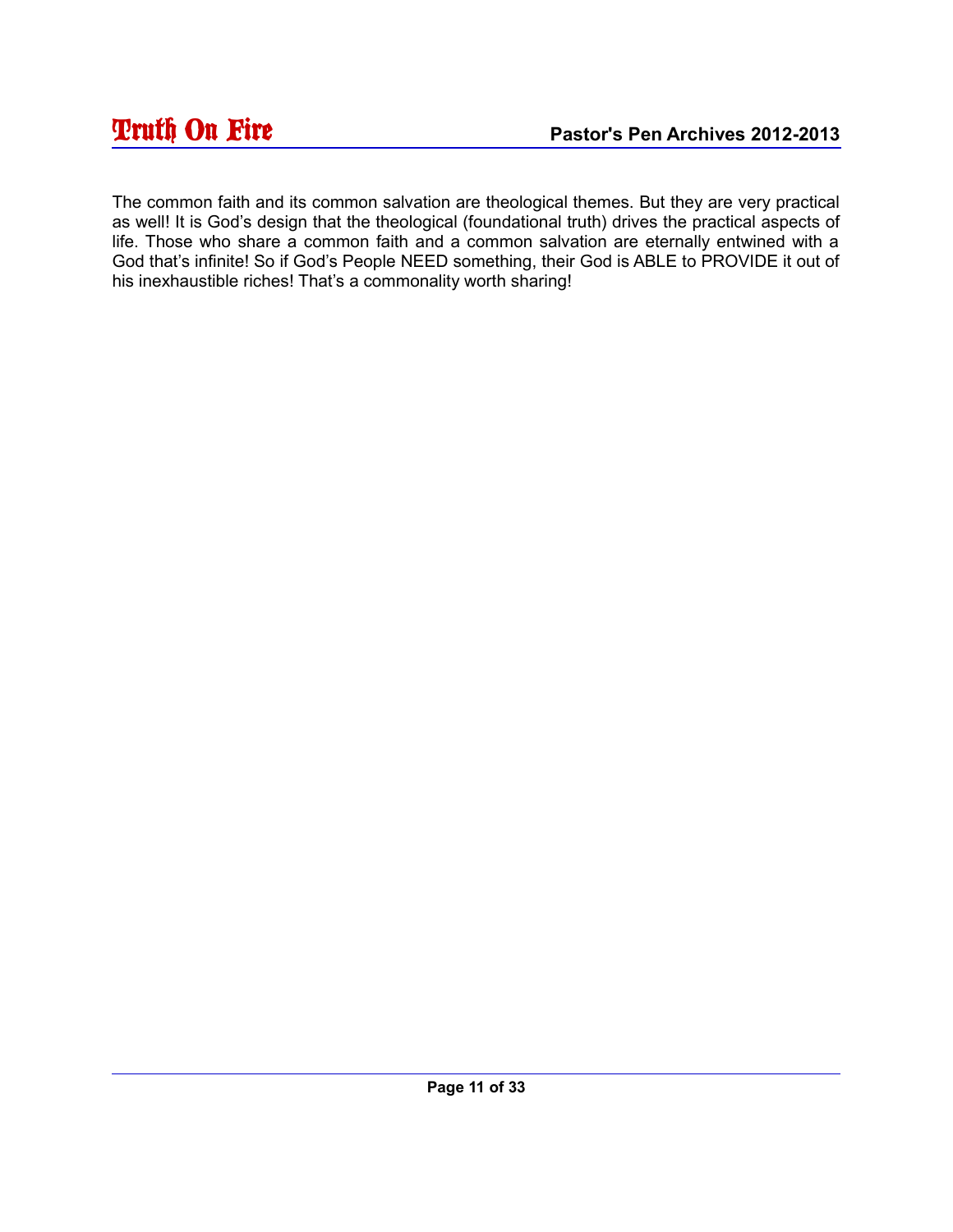#### Controversy!

Have you ever been involved in a controversy? Controversy generally erupts when two or more parties that share a common interest have conflicting points of view on the issue. The result is debate and oftentimes a prolonged and heated disputation.

A classic example is our two-party political system. Both say they want to grow the economy but have conflicting points of view in how to best accomplish that. So now the debate rages over the matters of taxes and spending. The controversy has produced the infamous sequester.

As long as men and women are drawing breath on this planet, there will be controversy of one sort or another. In some respects, controversy is synonymous with life.

We normally think of controversy as existing on a human level...mano y mano. But the most weighty of controversies are those that occur between divinity and humanity…God and man!

God chose the OT prophet Hosea to illustrate to his people Israel their sin of spiritual adultery. So the prophet married a harlot as an object lesson to their unfaithfulness.

The prophet thus spoke: "Hear the word of the LORD, ye children of Israel: for the LORD hath a controversy with the inhabitants of the land, because there is no truth, nor mercy, nor knowledge of God in the land" (Hosea 4:1).

And again: "The LORD hath also a controversy with Judah, and will punish Jacob according to his ways; according to his doings will he recompense him" (Hosea 12:2).

The Hebrew word *controversy* signifies "a contention, a quarrel between adversaries, often in a forensic (legal) context."

It's one thing for two men to engage in a controversy. Nothing more than angry words may ever come of it. But when Almighty God tells us HE is our adversary, and has a quarrel with us on the forensic grounds of HIS holiness, we're in a HEAP of Big Trouble! That's what God told Israel.

The reason for the controversy between God and Israel was an abandonment of truth, mercy and the knowledge of God. The nation God had delivered from 400 years of bondage in Egypt, chose to be the repository of HIS truth and raised up to greatness under Kings David and Solomon had now become a TRUTH VACUUM!

Abandonment of truth ALWAYS leads to abundance of ERROR…Godless Error! It's inevitable! So when God takes an adversarial role in a spiritual controversy with man, man is ALWAYS on the losing end of that controversy! Punishment and recompense (pay back) are on the way!

America shares a common heritage with Israel of old. She was founded upon biblical TRUTH and religious liberty. God gave her greatness unlike any nation before her. She has been responsible for the liberation of tens of millions world-wide!

But in the latter half of the 20th century her leaders began to discard truth in favor of humanistic philosophy. The highest court in the land legalized infanticide. Homosexual perversion is in the process of being legitimized and our military is toying with the idea of criminalizing biblical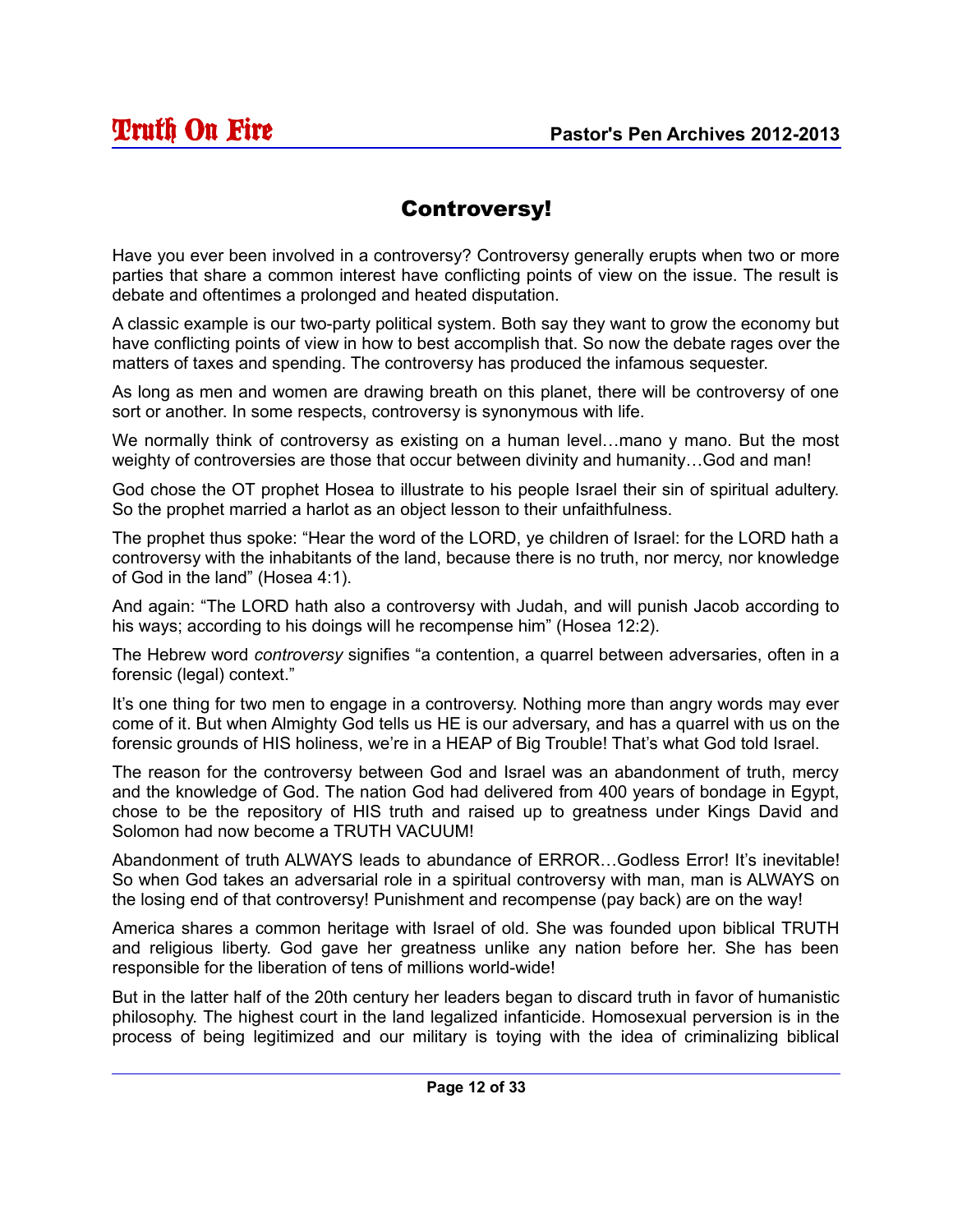evangelism. God and his TRUTH are now unwelcome guests in the public domain.

Now, you tell me whether God has a controversy with America! In my mind, it's undeniable!

In his MERCY, God often gives a nation LESS than it deserves. In his GRACE, he gives them MORE than they deserve. But when God takes a forensic position against a nation based on his JUSTICE, he gives that nation EXACTLY what it deserves!

I am convinced that God has a controversy with America, The mercy and grace that he lavished on us in days gone by has now transitioned into a justice phase. In President Barack Obama, God has given America exactly what she deserves.

While a controversy with God can be be VERY painful and perhaps terminal, there IS a biblical solution: REPENTANCE! And if repentance was able to spare Nineveh, beginning with the king and spreading to the people, repentance can also save America! But time's running out!

Remember: Repentance is the ONLY way to resolve a controversy when a HOLY GOD is one of the parties involved!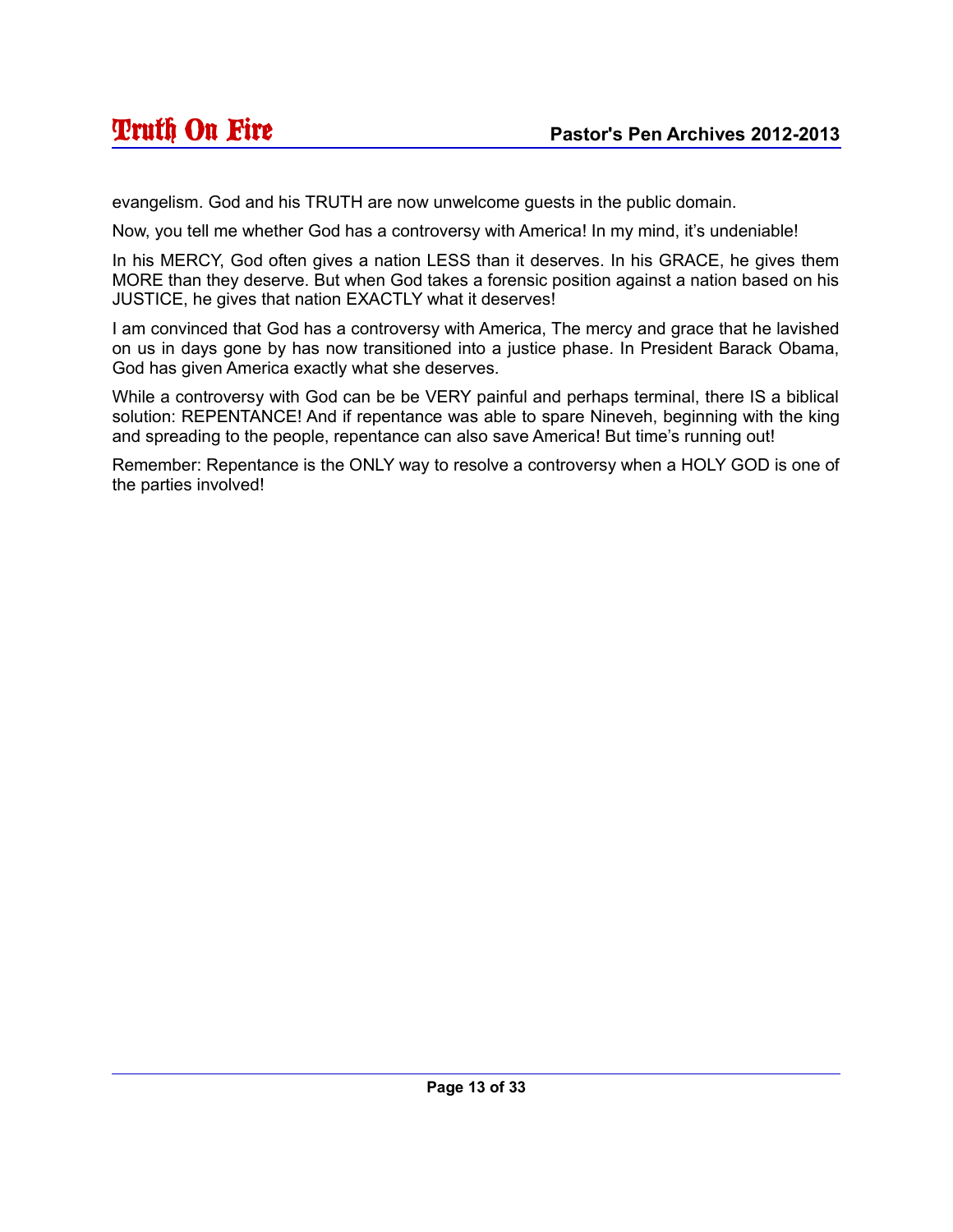#### Dust and Rib

Evolution is back in the Drudge headlines today. A survey by YouGov shows that (1) 37% of Americans believe that God created man in his present form within the last 10,000 years, (2) 25% believe that God guided the process of evolution from lesser life forms, and (3) 21% believe God had NO part in the development of humans.

The headline on CBSDC online reads: "Majority Of Americans Believe God Played Role In Human Evolution." The headline, no doubt formulated by a Liberal, is deceptive…unless you consider 25% a majority.

Creation and evolution are mutually exclusive concepts! I am somewhat pleasantly surprised that as many as 37% of those polled (nearly 4 in 10) agree with the biblical account in Genesis: however, slightly more than 4 in 10 (41%) believe that evolution played a role in the development of man.

The 25% who think God guided the evolutionary process do so in an effort to harmonize science with the Bible. But evolutionary theory is faux science. NO alleged scientist has EVER observed the evolution of a simple (or any) life form into a more complex life form. Evolution theory is the fruit of speculation, not observation…a fundamental of true science.

Secondly, what has been observed is the principle of atrophy. That is, life forms tend to devolve or break down from one form to a less-complex form. There is NO empirical evidence to suggest otherwise!

A few minutes of reflection upon the biblical account of creation will lead one to disavow any role for evolution in the appearance of man. First, the Bible states that God created man from the "dust of the ground" in full-grown form. How else can you explain the presence of nostrils?

But Adam was lifeless UNTIL God breathed into those nostrils the breath of life. Since he was NOT technically a life form UNTIL that first breath, it is impossible for Adam to have evolved from lifelessness! While atmospheric oxygen served to SUSTAIN Adam's life, only God could have STARTED his life, and did so in a moment of time!

Secondly, the Bible says God created the woman from the "rib" of the man. Whereas Adam was formed from lifeless dust, God used the living tissue of the man to create the woman, and did so in the time it took for Adam to take a nap!

These exercises in Bible-based logic destroy evolutionary theory. They should also put an end to the baseless "one day equals a thousand years with God" argument, which has two big problems. First, it represents the bastardization of 2 Peter 3:8, which was written to draw a contrast between time-conscious "scoffers" and the God who inhabits eternity, where time is meaningless!

Secondly, it is an intellectually dishonest exercise by those seeking to establish a bridge between the Bible and science. Question: IF a day could mean a thousand years, would that be a literal or figurative number? The fact is Evolutionists who claim to be Biblicists want that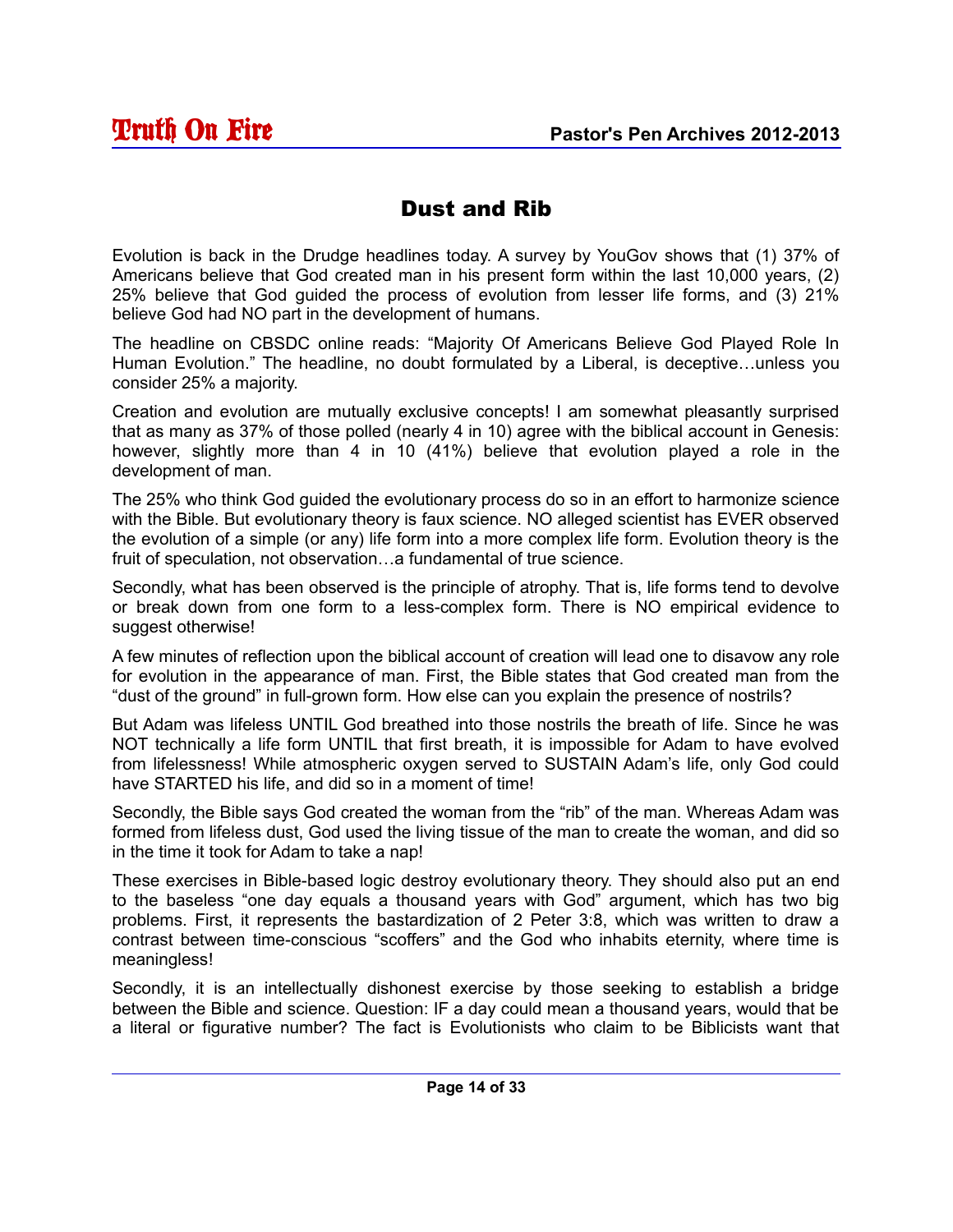thousand years to represent as many billions of years as they think necessary for human development. It's pure guesswork!

Bottom line: The theory of evolution depends on the development of increasingly complex life forms in order to bring man to the pinnacle of the evolutionary chain. But Adam had NO life form predecessors! Dust is NOT a life form! But Eve DID have a life-form origin: ADAM!.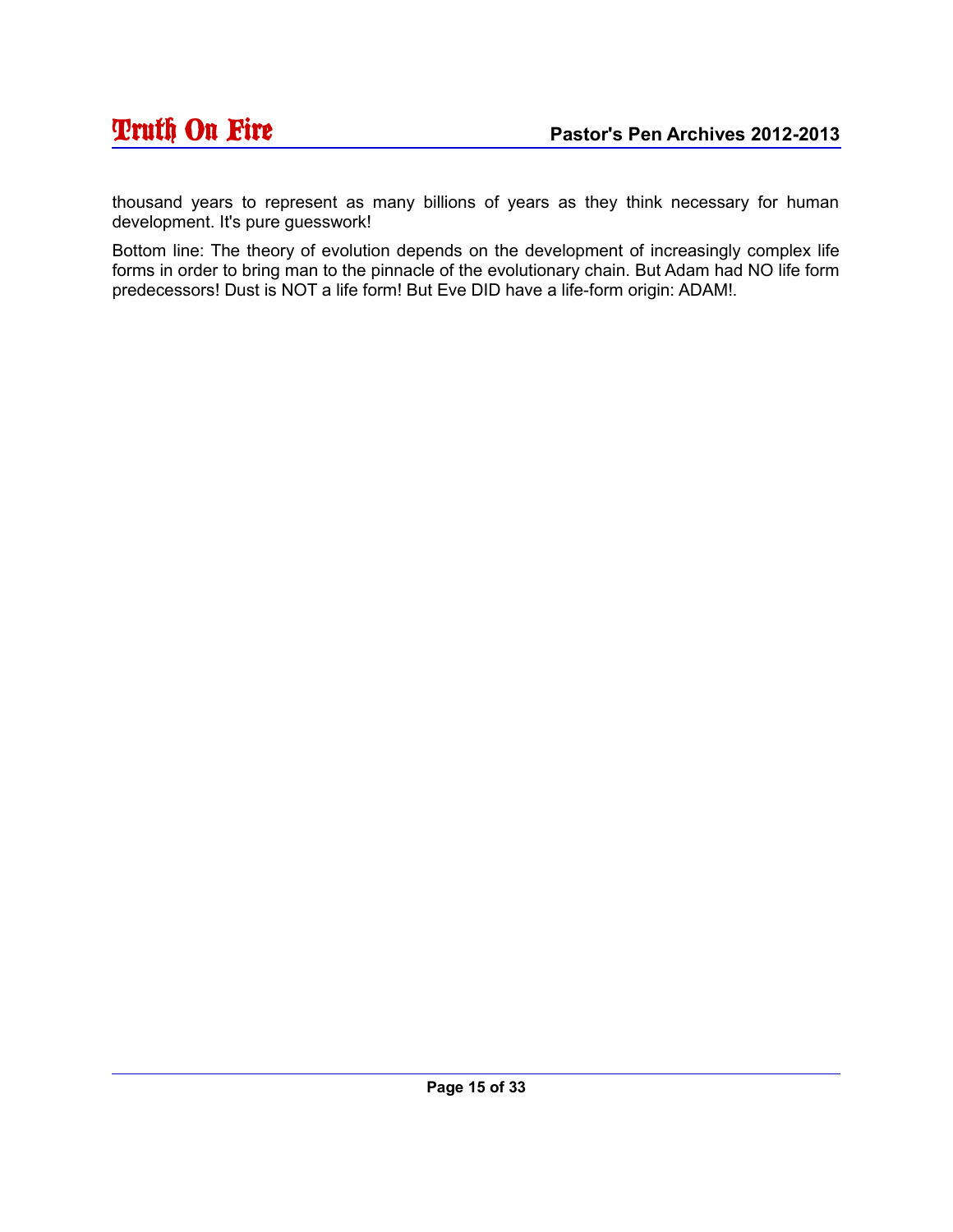#### Glideslope

Aviation buffs are familiar with glideslope systems. They enable an aircraft on final approach to communicate with a landing zone so that it achieves the appropriate airspeed, altitude and rate of descent relative to its distance from the airstrip.

Every day thousands of flights worldwide make successful landings via glideslope compliance. But if an aircraft fails to achieve the proper glideslope, it can come in too fast or not fast enough, too high or not high enough. A errant glideslope often results in an aircraft destroyed along with the lives on board.

Effectiveness of glideslope systems is dependent on the transmission of accurate data. Defective data sent or received can produce a massive disaster!

Glideslopes are absolutely critical to successful aircraft landings. But NO nation should want to see itself in glideslope mode. A nation on glideslope is in decline as it loses its cultural-economic altitude and airspeed. America is on such a glideslope trajectory!

I think all of us know this to be the case. While we acknowledge our nation's descent from its former lofty heights, we nevertheless hope for an incident-free landing. The problem is that our leaders are operating our national aircraft based on defective data. We are on a glideslope driven by error rather than truth.

The glideslope analogy came to mind as I heard reports that more states are considering joining CA and NJ in banning conversion therapy for homosexuals. As America continues on its current glideslope of Political Correctness, which harbors a contempt for truth, the eventual landing will not and CANNOT be a good one!

When a state imposes a BAN on an activity, it typically assigns a FINE and or other penalty for a violation. Since 'conversion therapy' for teens is likely to achieve 'Child Abuse' status, it will be CRIMINALIZED! At that point, a state that criminalizes attempts to 'convert' a homosexual will make a criminal out of EVERY man of God that preaches the WHOLE counsel of God!

What does it say about a nation that criminalizes those who deal in truth and expose error? If you read the OT, you will discover that prophets like Elijah, Daniel and Jeremiah (God's best) were so criminalized for speaking truth to power!

America's error-driven glideslope will likely take this 'therapy conversion' issue to the Supreme Court. If it decides to hear the case, it will likely uphold the right of individual states to impose a ban on activities it deems destructive to the common good.

If enough states jump on this 'ban' bandwagon, it may provoke Congress to codify the ban and send it along to the President for signature. It will be challenged again as to its constitutionality. The SCOTUS can then be expected to rule on the politically-correct side of things. Adherents to truth will then be criminalized on the Federal level.

While I have no prediction to make regarding our glideslope to societal disintegration, it is safe to say that the current path of descent will NOT end well for our country.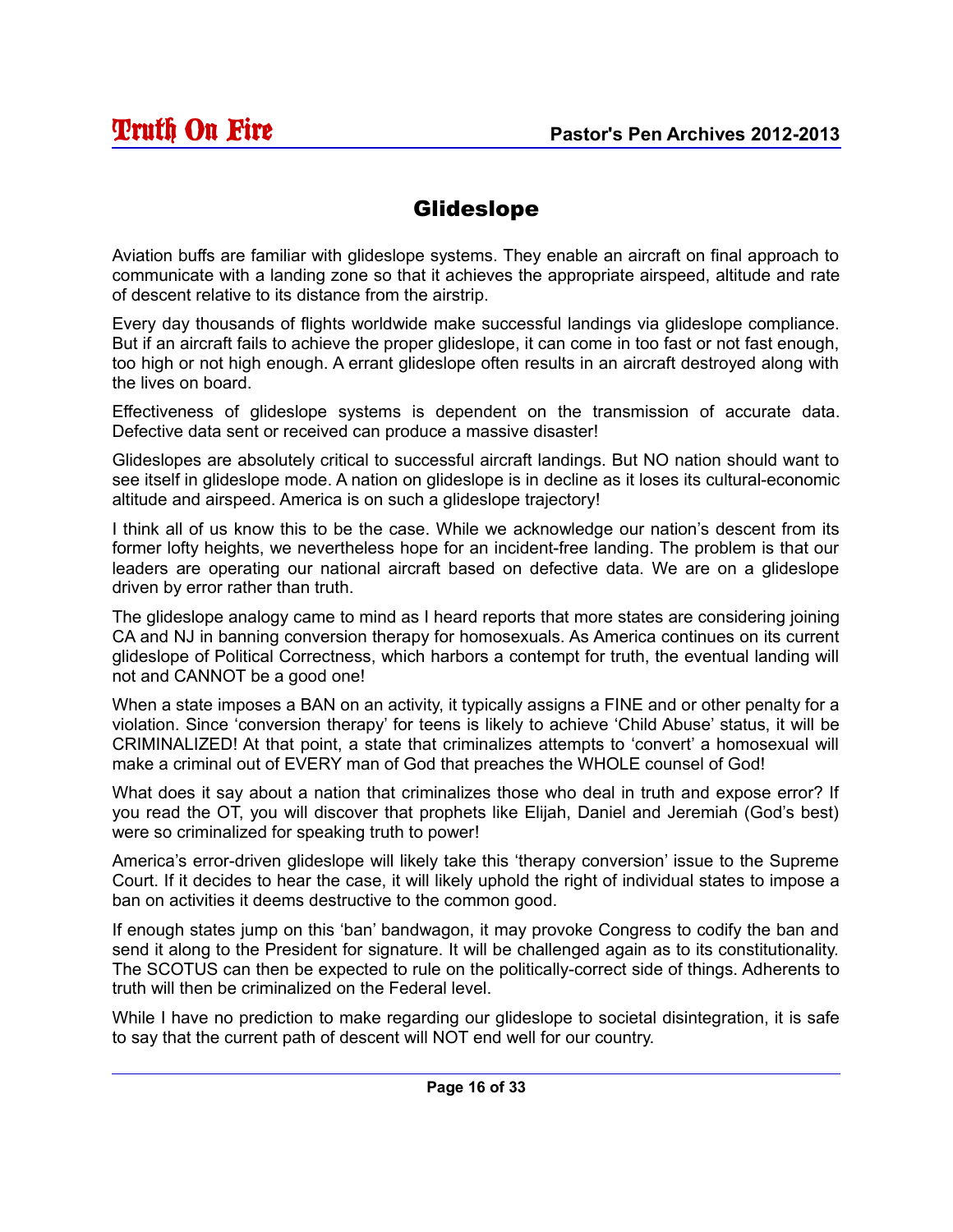Corrective action, however, is possible! And that would be the reintroduction of truth into our glideslope calculations! Only TRUTH believed and obeyed has the ability to elevate America to its former heights and reverse the current glideslope!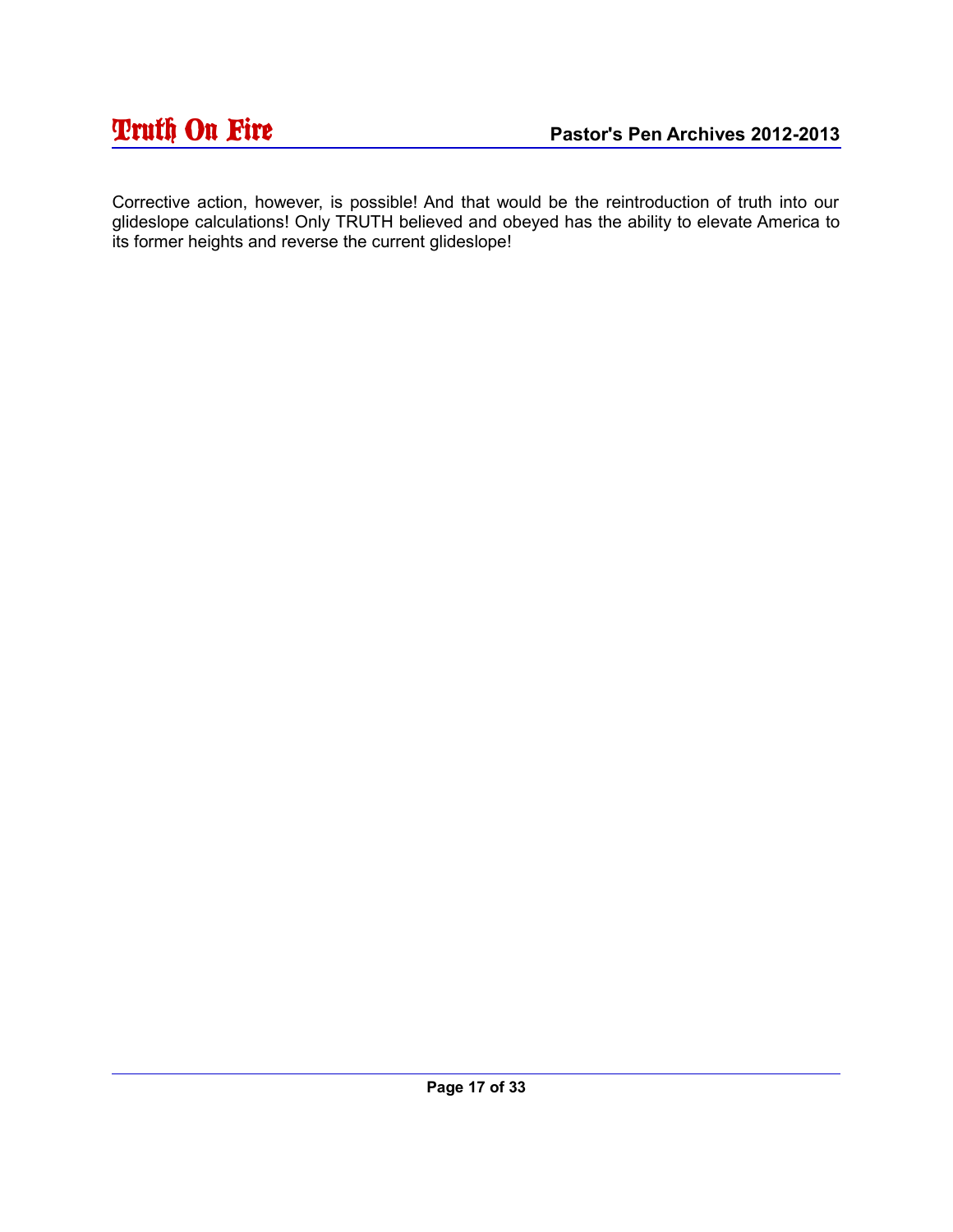#### God Is One!

A study in biblical theology is akin to trekking through a mountain range and negotiating the various peaks in your path as you seek to scale them. To say there are theological peaks more grand than others is just a manner of human expression. All truth that pertains to Almighty God is grand beyond description. But for me, there are some verses of scripture that reveal theological truth in a manner that simply astounds.

One of those verses is found in the book of Galatians: "Now a mediator is not a mediator of one, but God is one (3:20).

The epistle of Galatians was written by Paul as a defense of the gospel of grace. In Chapter 3, he takes time to contrast the law and grace as mutually exclusive when considered in the context of salvation. In addition, Paul connects the faith of Abraham to the covenant of promise, which was in effect four hundred thirty years before God gave the law to Moses. Paul concludes that the law cannot disannul the promise that God gave to Abraham by faith (3:17).

Why did God give his law if not for the purpose of showing sinful man the WAY of salvation? It was given to show man his NEED of salvation and the REASON why he needed it! The law was "added because of transgressions" (3:19).

Romans 7:13 provides additional light: "Was then that which is good made death unto me? God forbid. But sin, that it might appear sin, working death in me by that which is good; that sin by the commandment might become exceeding sinful." The law is a good thing; sin is a bad thing! The good thing caused the bad thing to be seen in all its badness!

Let's suppose you're feeling ill. You visit Dr. Conscience, who has limited diagnostic tools. Yet his decades of experience, after a rudimentary exam, tell him you are a sick man. But he does not know HOW sick. He recommends his colleague, Dr. Law, who has all the tools necessary for an accurate diagnosis. After running his ten tests, he affirms the diagnosis of Dr. Conscience. "Sir!", he says, "You ARE sick…EXCEEDING sick…sick unto DEATH!

Therefore the law is our schoolmaster to bring us to Christ (3:24). There is the teacher, and there is the Savior. There is the Law, and there is Christ! The sinner properly instructed by Law will be driven into the embrace of Christ for spiritual healing! In the arms of Jesus, the sinner will find both the righteousness and life – the salvation – that the Law CANNOT provide (3:21).

The Law was ordained by angels in the hands of a mediator (3:19). Moses was the mediator, the go between, the one who represented God to Israel and Israel to God. By its basic definition, the mediator CANNOT function as such without two or more parties. He is NOT a mediator of one.

But God is one! What does this mean? It means that Jesus Christ, by means of incarnation and as God in the flesh, combined the two distinct roles of God AND Mediator into ONE Person! Thus there is one God, and one Mediator between God and men, the man Christ Jesus (1 Timothy 2:5).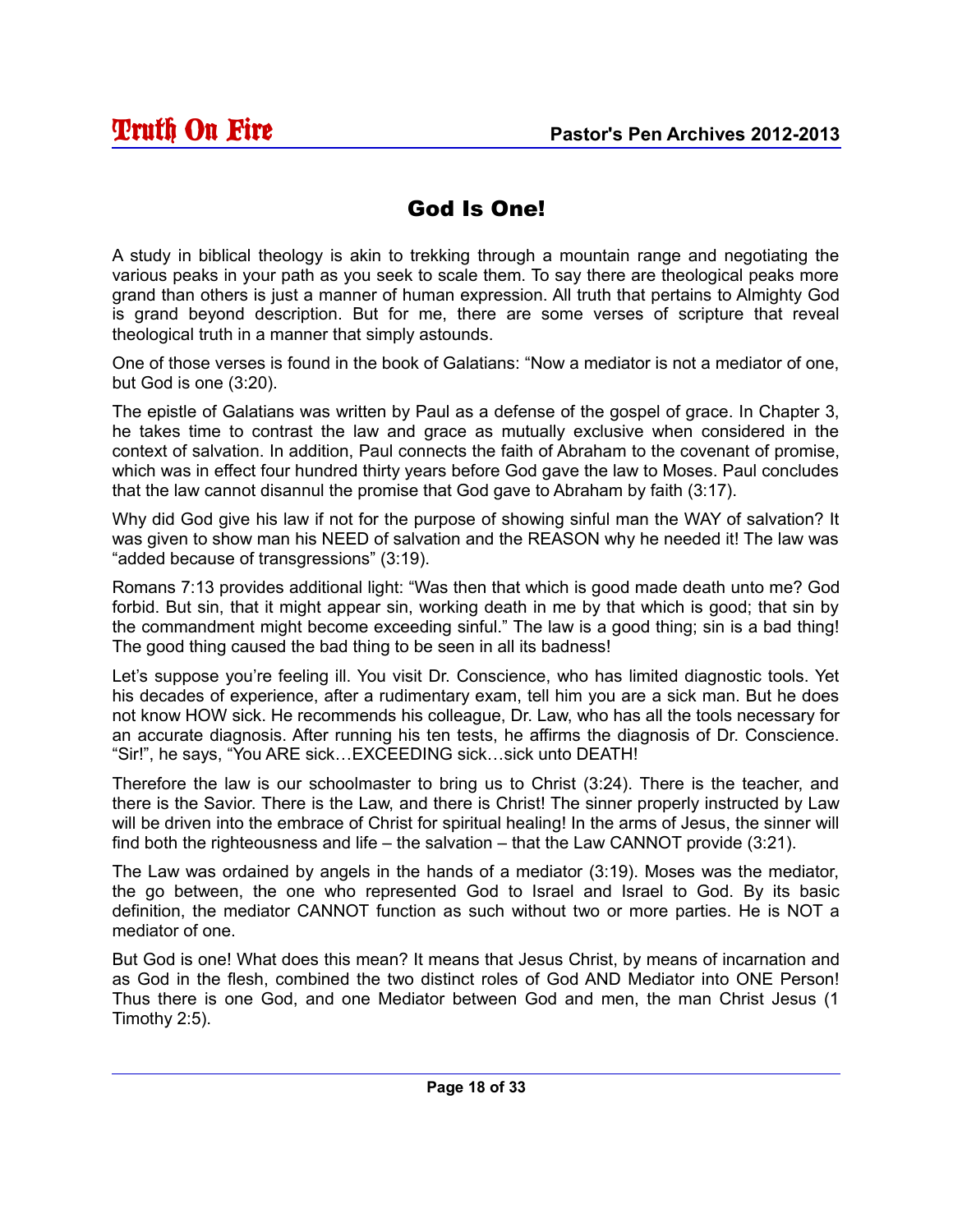Galatians 3:20 is one of the great theological peaks in scripture. Mediators are mere mortals! In time they must be replaced. But when Jesus rose from the dead the third day, he enshrined for all eternity both God and Mediator in One Person. Therefore he is able to save to the uttermost all that come unto God by Him, seeing he ever liveth to make intercession for them (Hebrews 7:25).

Glory to God! What a truth! God is One! Oh, scale this theological peak. Contemplate and enjoy the view! Rejoice in it! For without it, our salvation would be an absolute impossibility!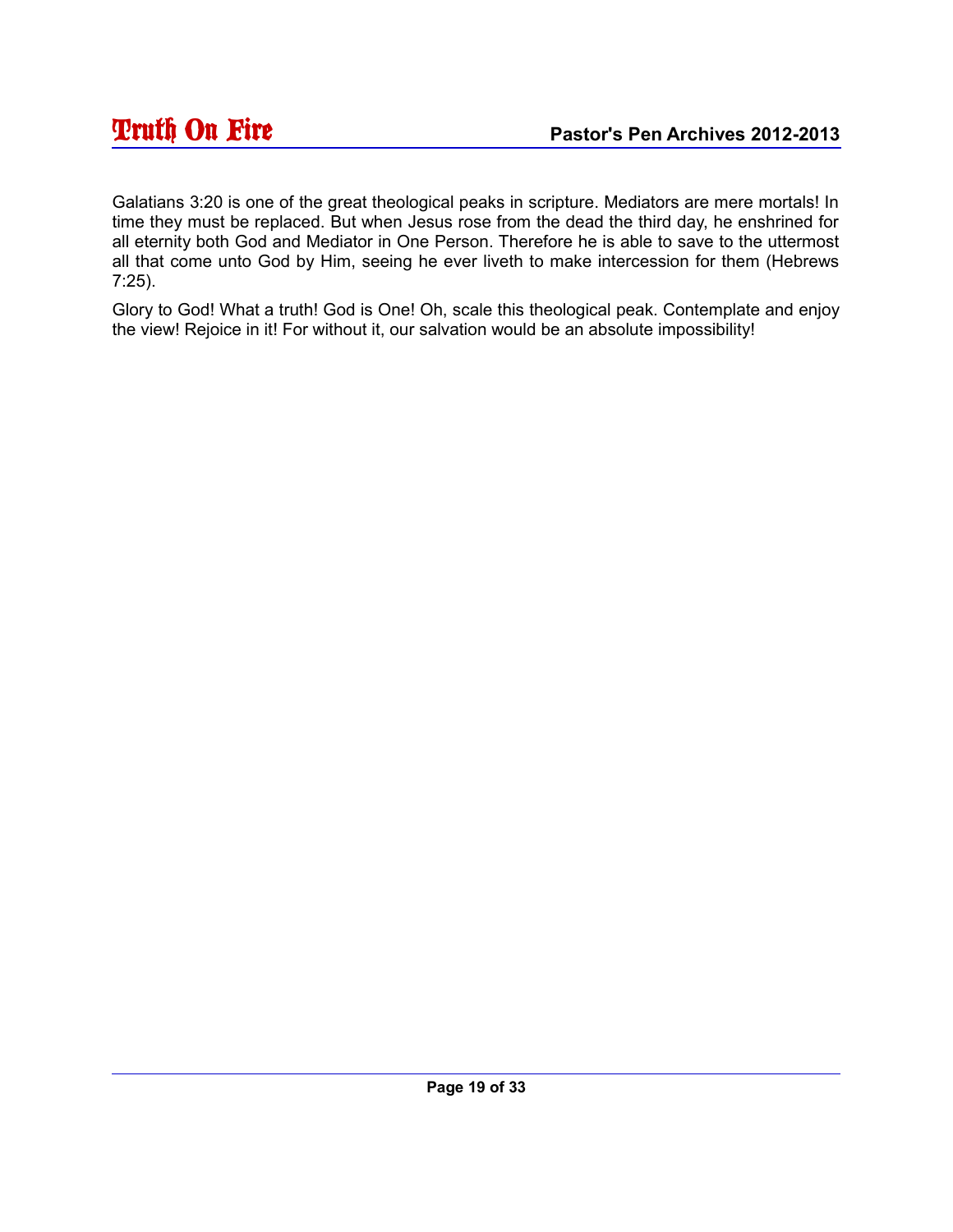#### Got Credentials?

Most of us conduct business online from time to time. It may be banking with a financial firm, purchasing goods or services or accessing pay-for-content websites to which we have subscribed. In most cases, these websites require data to authenticate you BEFORE it grants access.

These pieces of data are called credentials. Credentials typically consist of two layers of security: ID and Password. Depending on the propriety of website content, an online service might require a third layer requiring a Personal Identification Number (PIN) and perhaps a fourth layer that requires you to answer a security question.

Credentials are both personal and powerful. They open highly-secured doors of access for those who possess them. But without them, those same doors are impenetrable. That is exactly what credentials are designed to do.

Matthew 7:21-23 records the words of Jesus as he taught about the spiritual credentials for entrance into the kingdom of heaven. The single credential cited by Jesus was doing the will of the Father (7:21). Jesus was NOT teaching salvation by works, but rather the underlying, heartfelt desire of all those who know the Lord. A desire to do the will of God is the essence of repentance, without which no one can be saved.

Those who PROFESS to know the Lord will offer up multiple but empty credentials. First, they rightly address him as "Lord, Lord". Secondly, they have delivered prophecy. Thirdly, they have cast out devils. Fourthly, they claim to have performed many wonderful works. All of these credentials were done, they will say, "in his name" (7:22).

But the Lord rejects ALL of these credentials. He then delivers a profession of his own in response to their profession: "I never knew you!" (7:23). Kingdom access denied!

In Galatians 4:8-9, Paul ask this question: "Howbeit then, when ye knew not God, ye did service unto them which by nature are no gods. But now, after that ye have known God, or rather are known of God, how turn ye again to the weak and beggarly elements…?"

Salvation is the transition from NOT knowing God to knowing him. But Paul is careful to point out that while knowing God is important, being "known of God" is the overriding issue. These two sides of the salvation coin are credentials that determine kingdom access! They're the ONLY credentials that matter!

Jesus taught that men can preach great sermons, cast out devils and do wonder-inspiring works APART FROM a personal knowledge of the Lord! Credentials such as this almost always garner the notice and approval of men. But God dismisses them as non-factors for kingdom access IF they are not grounded in a personal relationship with Jesus Christ. One day we'll find out how many 'televangelists' and 'religious icons' lacked the basic credentials God requires!

In his synagogue sermon at Antioch, Paul made this reference: "He raised up unto them David to be their king; to whom also he gave testimony, and said, I have found David the [son] of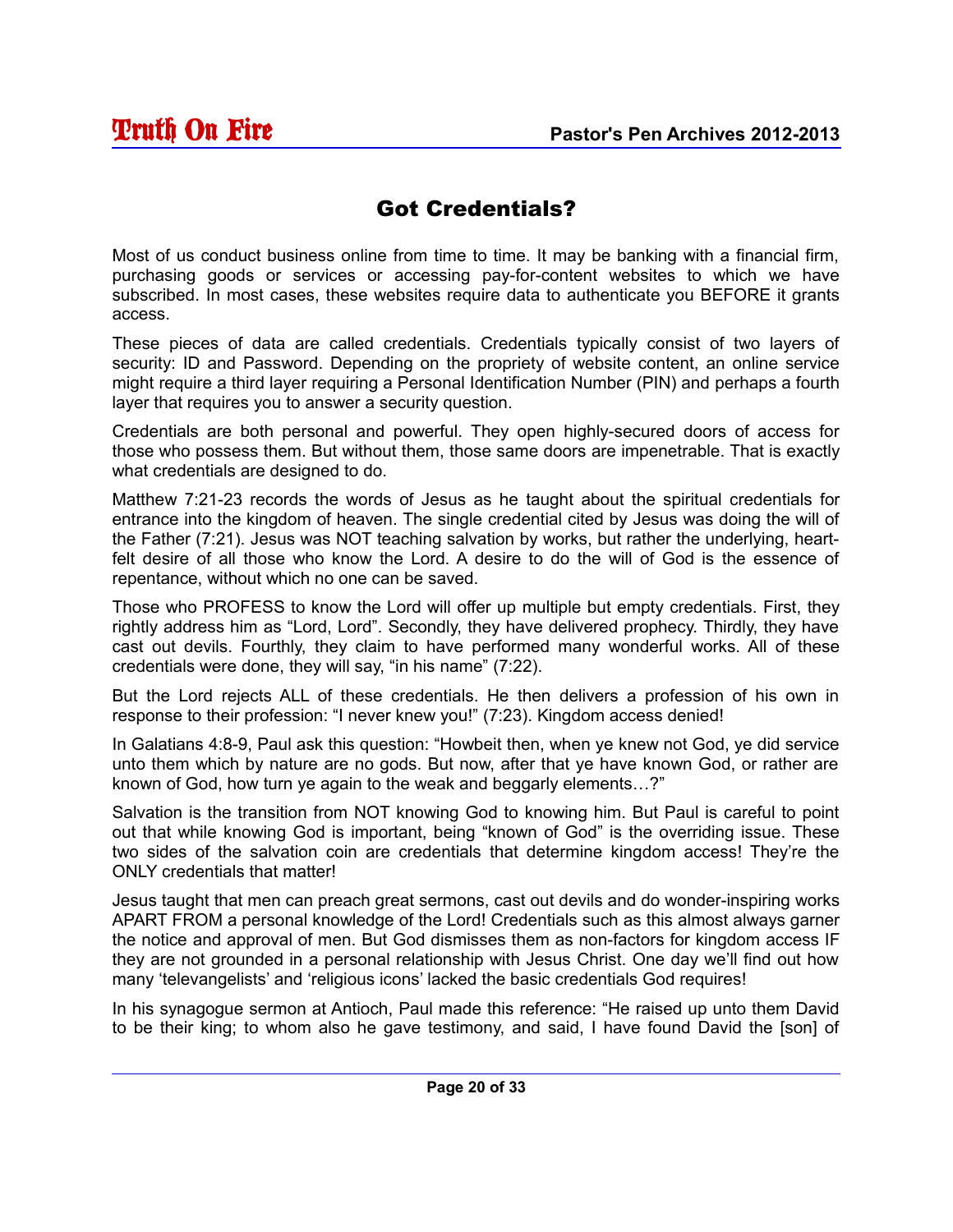Jesse, a man after mine own heart, which shall fulfill all my will" (Acts 13:22).

The cardinal credential David possessed was a desire to do the will of God. We know that David violated that will at least twice. But the underlying desire of his heart, in time, lead him to repentance, confession, cleansing and restoration. And it will do the same for EVERY one who knows God!

Credentials are critical to functioning in this world. But God is looking for credentials that are far more critical. Those credentials are (1) knowing God, and (2) being known by him. Got credentials?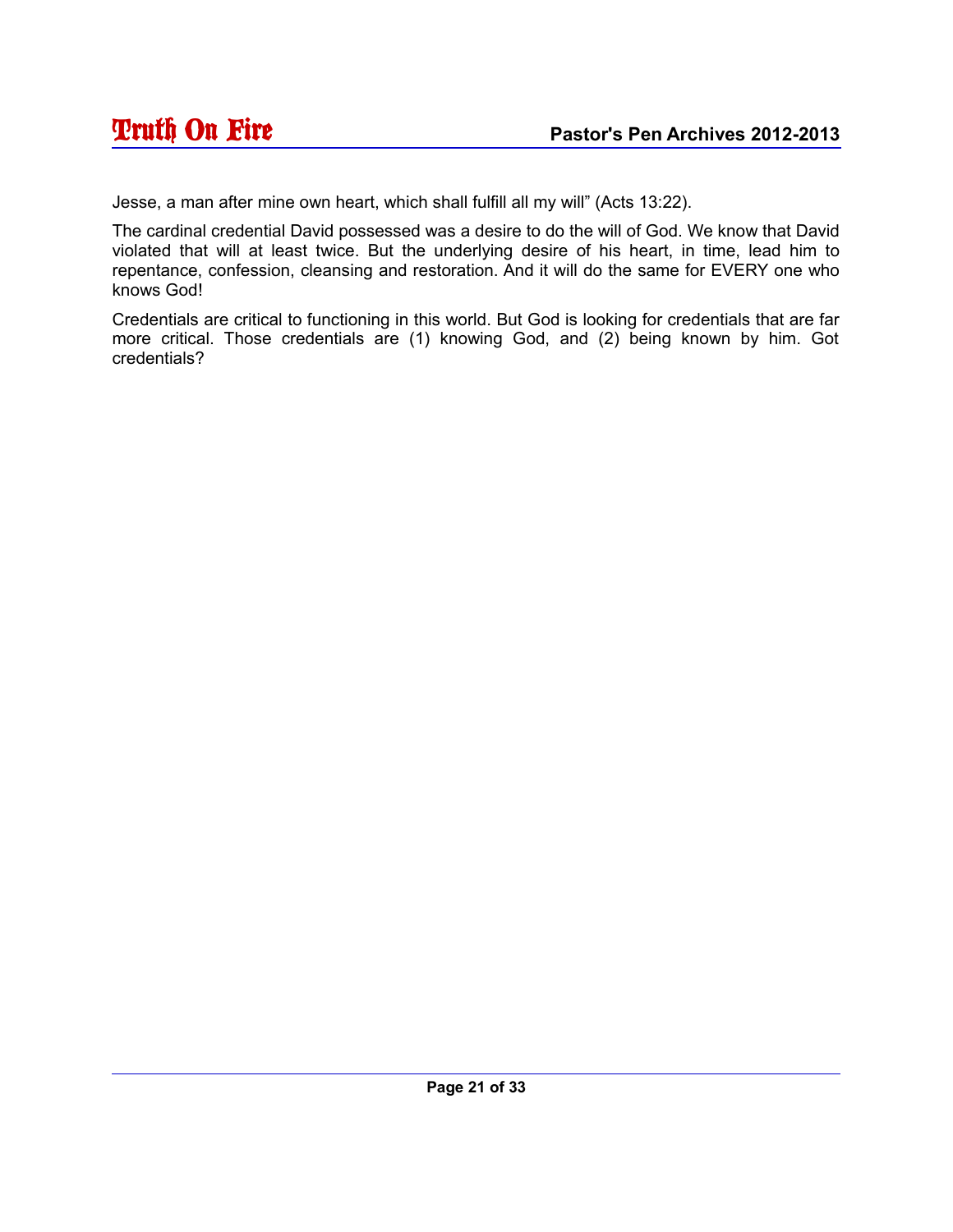# The Kerry Gospel

Arguments are like arrows in a quiver. The more arrows the archer has to release at his target, the greater his chances of hitting and killing it. For a bow hunter, it might make the difference between eating fresh venison or PBJ sandwiches.

The Syria war resolution Obama is seeking overcame its first obstacle when the Senate Foreign Relations Committee voted to approve it by a thin margin. Now it's on to the full Senate for debate and vote.

John Kerry came armed with several arrows (arguments) in his quiver to make the case for attack on Syria. One of those arrows was the Good News (Gospel) that neighboring Arab nations would pay the freight for our military campaign against the Assad regime.

Think about the subtle power of that argument. Companies use it routinely to incentivize a buyer who's straddling the fence on a purchase. That \$30,000 set of wheels looks formidable price wise until the dealership throws in a \$5,000 rebate. That bit of good news could seal the deal and start up the paperwork!

So John Kerry, like a seasoned car salesman, injects this incentive into the dialogue. For Senators who might argue a BANKRUPT nation cannot AFFORD to fight another war, Kerry offers them this gospel: "Hey guys, we can kill Assad-friendly Syrians for FREE!" That incentive, that it will COST US NOTHING to bomb Assad, was intended to bag the votes necessary to seal the deal.

The Kerry gospel is preached just as insidiously in other areas of our culture. Take, for example, the single woman who incurs an unwanted or unexpected pregnancy. She finds herself wrestling between the sanctity of life and all the 'inconveniences' (including career disruption) that a baby brings. Then she hears the Planned Parenthood gospel: "Eradication of that encumbrance in your womb will COST YOU NOTHING!"

Have we become so unprincipled in this nation that MONEY can make the difference between killing or not killing other human beings? "Oh...well... if we can kill for FREE, let's go for it!"

In stark contrast to the Kerry gospel is the Gospel of Grace! Instead of the COST-FREE killing of MANY, it tells the story of the COSTLY killing of One on the behalf of the Many. Yes, God the Father killed his Only Begotten Son, Jesus of Nazareth, God in the flesh, as a blood sacrifice and atonement for OUR sins.

The salvation from sin and eternal life that God offers to us simply by believing on his Son, the Lord Jesus, while it COSTS US NOTHING, did cost a loving God EVERYTHING he had!

While the Kerry gospel argues that we can KILL FOR FREE, the Gospel of Grace proclaims that God KILLED his Son on our behalf in order that we might be SET FREE!

It teaches us that BANKRUPT sinners who approach a merciful God by faith with EMPTY hands can become Joint Heirs with Christ endowed with all the spiritual RICHES of God in Christ Jesus! What a Gospel!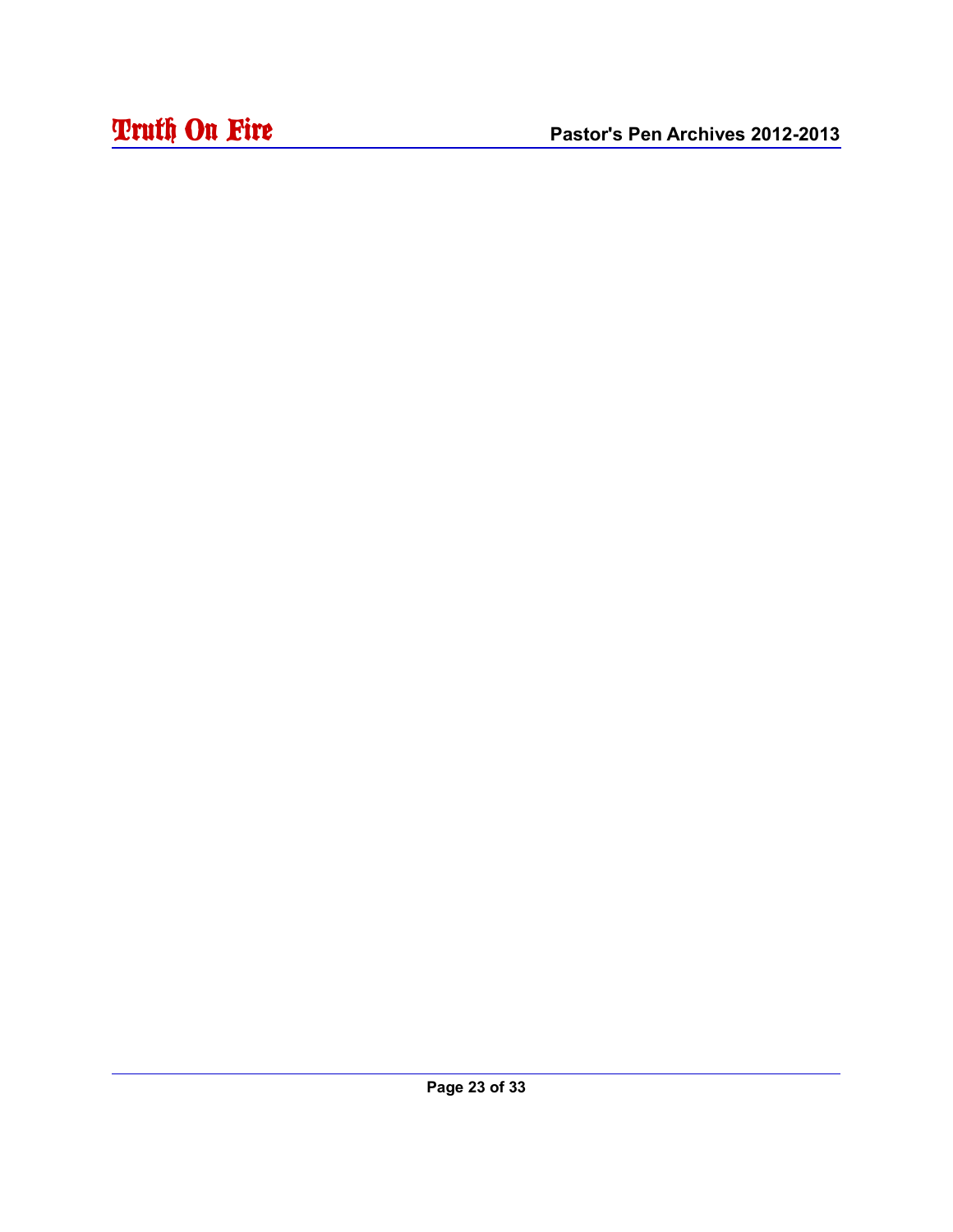# Led By Fools

A fool is generally defined as one who exercises poor judgment and or lacks intelligence. Most of us know someone who fits that description. It may be that all of us at some point in our lives have conducted ourselves in a foolish manner, using poor judgment in the decisions we made or feeling we did things where we should have known better.

It should be noted that a lack of intelligence is NOT the same as a lack of education. Education is the process whereby an individual amasses information. Intelligence is the innate ability to make the proper and practical use of that information. A 'Ph.D.' behind one's name is indicative of an education. But folks with Ph.D. degrees can lack the basic intelligence required to act wisely. In other words, a Ph.D. can be as dumb as a rock!

The Bible has somewhat to say about fools and foolishness. The apostle Paul wrote these words to the church at Rome: "Professing themselves to be wise, they became fools" (Romans 1:22).

In the context, Paul provides a broad summary of the kinds of activities in which fools engage themselves. They "hold" (suppress) the truth in unrighteousness (1:18). The truth suppressed is the knowledge of God the Creator planted within the hearts of his creatures (1:19). This knowledge includes his 'eternal power and Godhead' to which creation testifies. Men are therefore inexcusable for rejecting the Creator (1:20).

Fools refuse to give God the glory that is due him. This indifference Godward is the breeding ground for ingratitude. Their imaginations become vain (empty). And since God is light, and the fool makes no room for him, the godless imagination results in a darkened heart (1:21).

The darkened heart eventually embraces idolatry, where the invisible Creator is supplanted by the visible creature (1:23). Thus the creation (nature, the environment) becomes the mother of us all and the object of worship and service (1:25). The disconnect of God from the life of a fool, which erases any sense of accountability, leads to unshackled sexual lust with no contemplation of spiritual consequences (1:24).

Unbridled sexual lust eventually crosses natural boundaries into homosexual perversion where men burn toward other men and women burn toward other women (1:26).

Perhaps the worst thing that can be said about a fool is that God eventually gives him or her over to their untoward lust (1:24, 26, 28). When God abandons the fool, there remains NO HOPE of salvation!

In the fellowship of fools, sin abounds. Examples are fornication, covetousness, malice, murder, deceit, gossip, pride, disobedience to parents and the breaking of contracts (1:29-32).

The Bible has just described, to a great extent, the American culture. We murder babies in the name of women's rights and call heroes those who 'come out' to make known their perverted, same-sex lust. Many leaders have made environmental health more important than the health of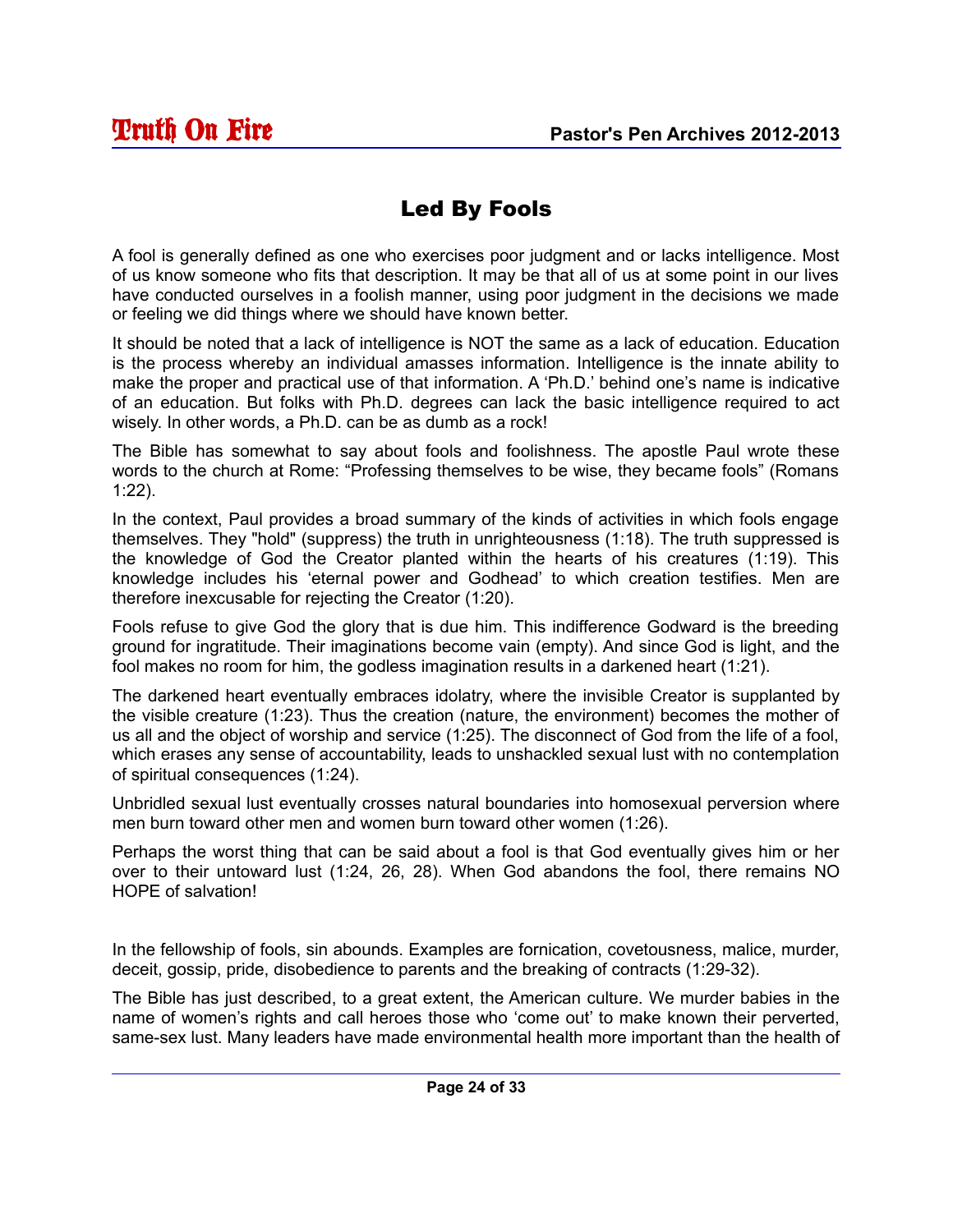humanity. Saving the planet at the expense of human life has become a viable proposition!

Has God given America over to her lusts? Only God knows whether that's happened. But there is NO DOUBT our nation is being led by fools, who by their professed wisdom believe they're taking us into a more enlightened 21st Century! But on her present course, America can expect MORE darkness down the road!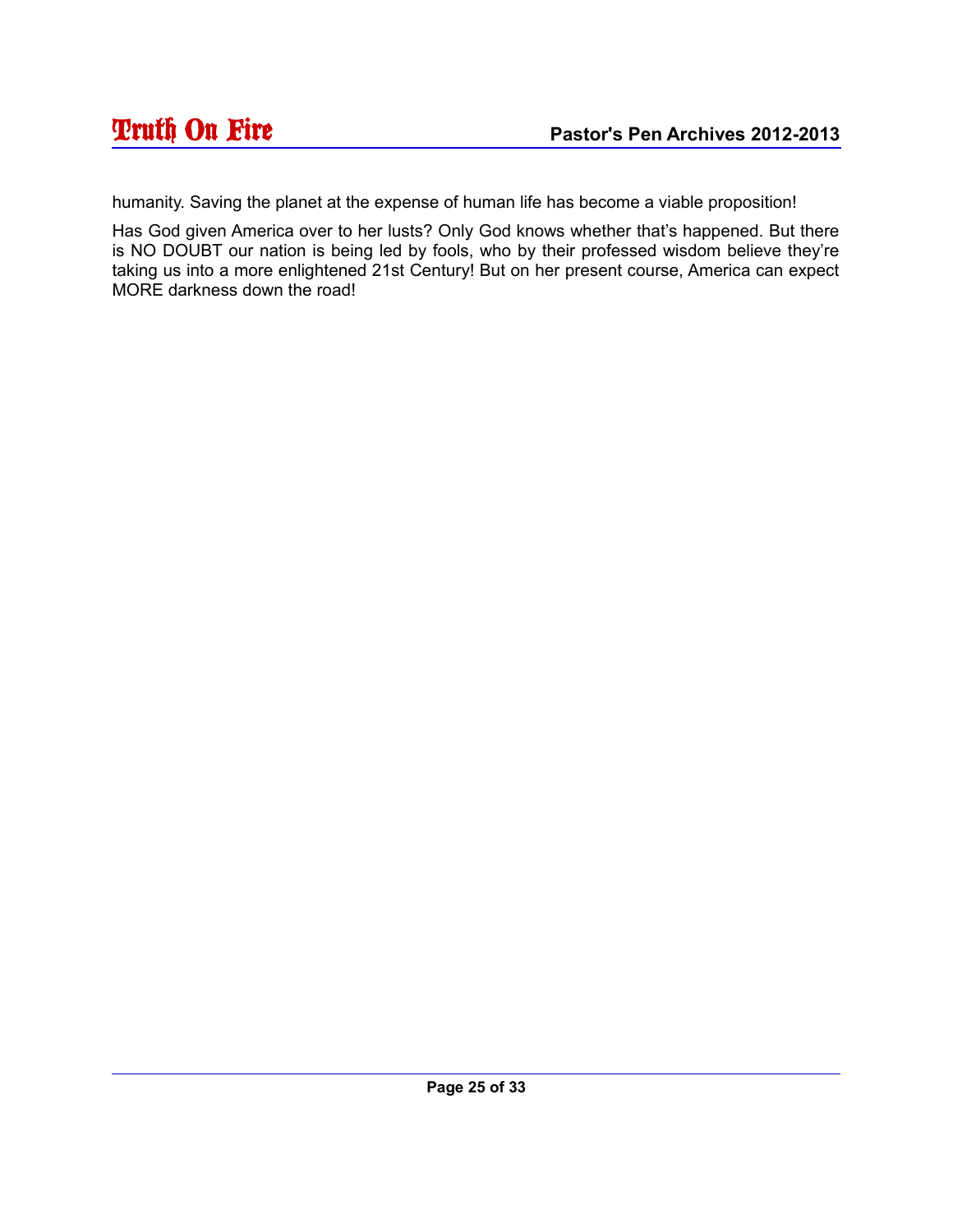#### None Other Name

Today is the first day of a new week. The Lord Jesus rose from the dead on that day (Mark 16:9). Subsequently, the first day of the week became the day that the disciples of Christ came together to break bread and hear the Word of God preached (Acts 20:7). In that context, the first of the week was the time disciples collected financial offerings for the support of the ministry (1 Corinthians 16:2).

The time lapse between the resurrection of Christ and the event in Acts 20, where Paul preached to the disciples until midnight, was roughly 25 years. This tells us that the first day of the week had become a well-established church tradition…in the good sense of that word. And still today the disciples of Christ gather to worship and celebrate the risen Christ and his glorious name.

That glorious name is "Jesus Christ of Nazareth", who was crucified by men, raised by God from the dead and is now the cornerstone of God's kingdom (Acts 4:10-11). The story of his death and resurrection on behalf of sinners is the gospel that brings salvation to those who believe and call upon the name of Jesus (Romans 10:13).

Thus "neither is there salvation in any other: for there is none other name under heaven given among men, whereby we must be saved" (Acts 4:12). God has highly exalted Jesus Christ, and given him a name that is above every name, so that at the name of Jesus every knee should bow and every tongue confess that Jesus is Lord to the glory of God the Father (Philippians 2:9- 11).

The Bible reveals other names for Jesus, such as Wonderful, Counselor, the Mighty God, the Everlasting Father and the Prince of Peace (Isaiah 9:6). Jesus referred to himself as the Bread of Life, the Door, the Good Shepherd, the Resurrection and the Life. But the name of Jesus is the ONE name that embodies ALL these glorious attributes! When a sinner embraces Jesus, he hits the mother lode of GRACE and TRUTH (John 1:14).

The Bible, the Inspired AND Preserved Word of God, is the ONLY source of Divine Revelation on the planet. Among the names whereby God has chosen to reveal himself, the name of 'Allah' CANNOT be found. There is NO redemption power in that fictitious name simply because there is no personage behind it. Allah is the satanic concoction of a false prophet.

In today's world, the religion of Islam is the embodiment of evil and blasphemy. Unspeakable atrocities are committed by Islamists in the name of Allah, their non-existent god. Anyone with a lick of sense knows that Satan, the god of this world, is behind all this wickedness.

The Muslim Brotherhood is the poster child for virulent Islam. This is the group that President Obama endorsed and supported in Egypt. Any astute observer of Obama over the last five years knows full well that he is a card-carrying member of the Muslim Brotherhood.

Do you not find it both abominable and alarming that America, whose roots are eminently Christian, is now being governed by spiritual blindness and pure wickedness in the White House?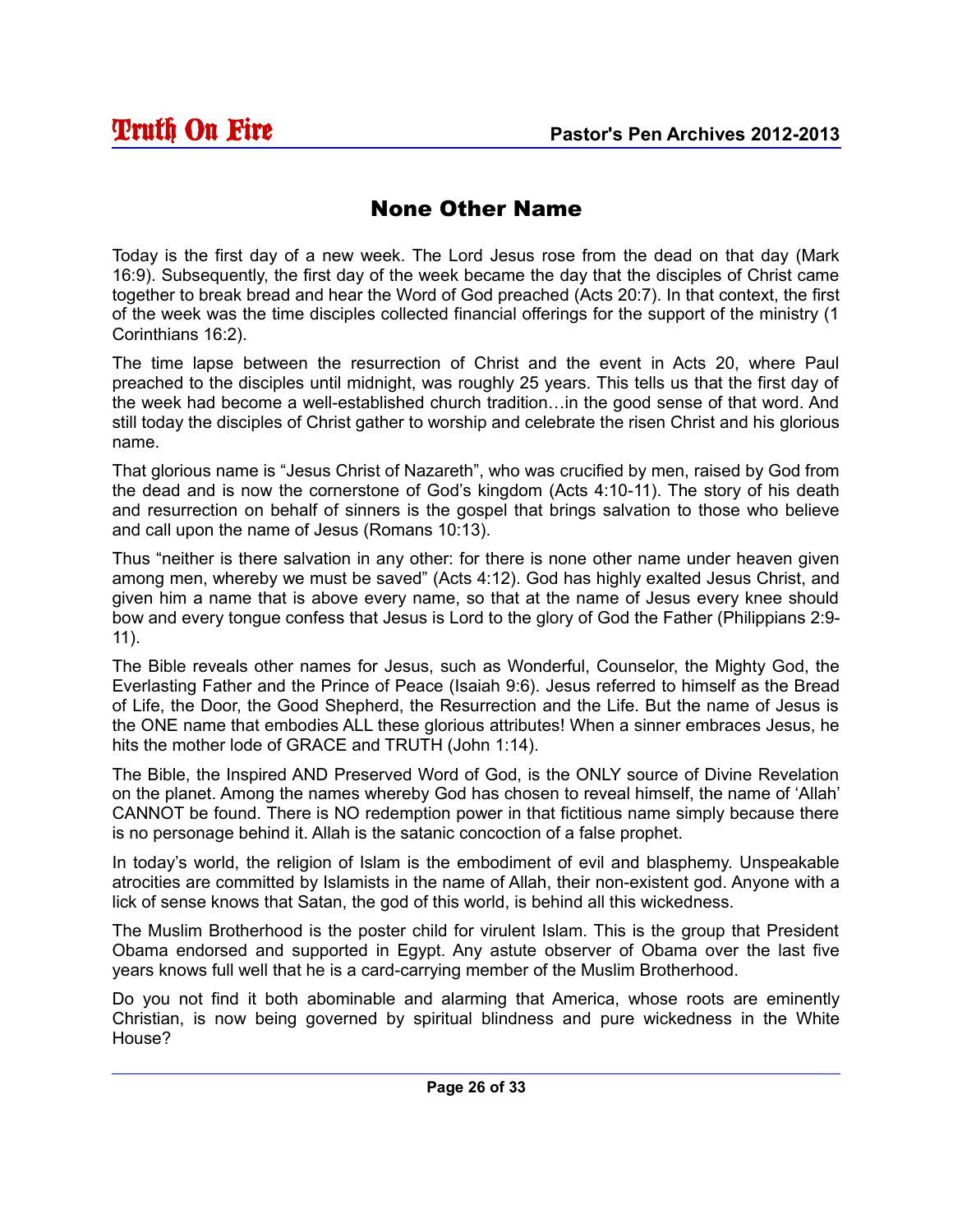While Islamic RADICALISM has infiltrated our government at the highest level, Liberals and the MSM – also enveloped in spiritual darkness – are accusing patriots of RACISM in support of the Destructive Force that is Obama…a pathological LIAR! He is a LOT more than that in terms of evil, but suffice it the say that he has NO relationship with the TRUTH.

Centuries and seasons have come and gone since Jesus came out of that grave on the first day of the week. False religions and bad ideologies have repeatedly raised their ugly heads to lead men astray.

But the ONE immutable and blessed reality is that there is NONE other name under heaven, that being the name of JESUS, whereby we sinners MUST be saved! Thank God he made a way whereby we CAN be saved!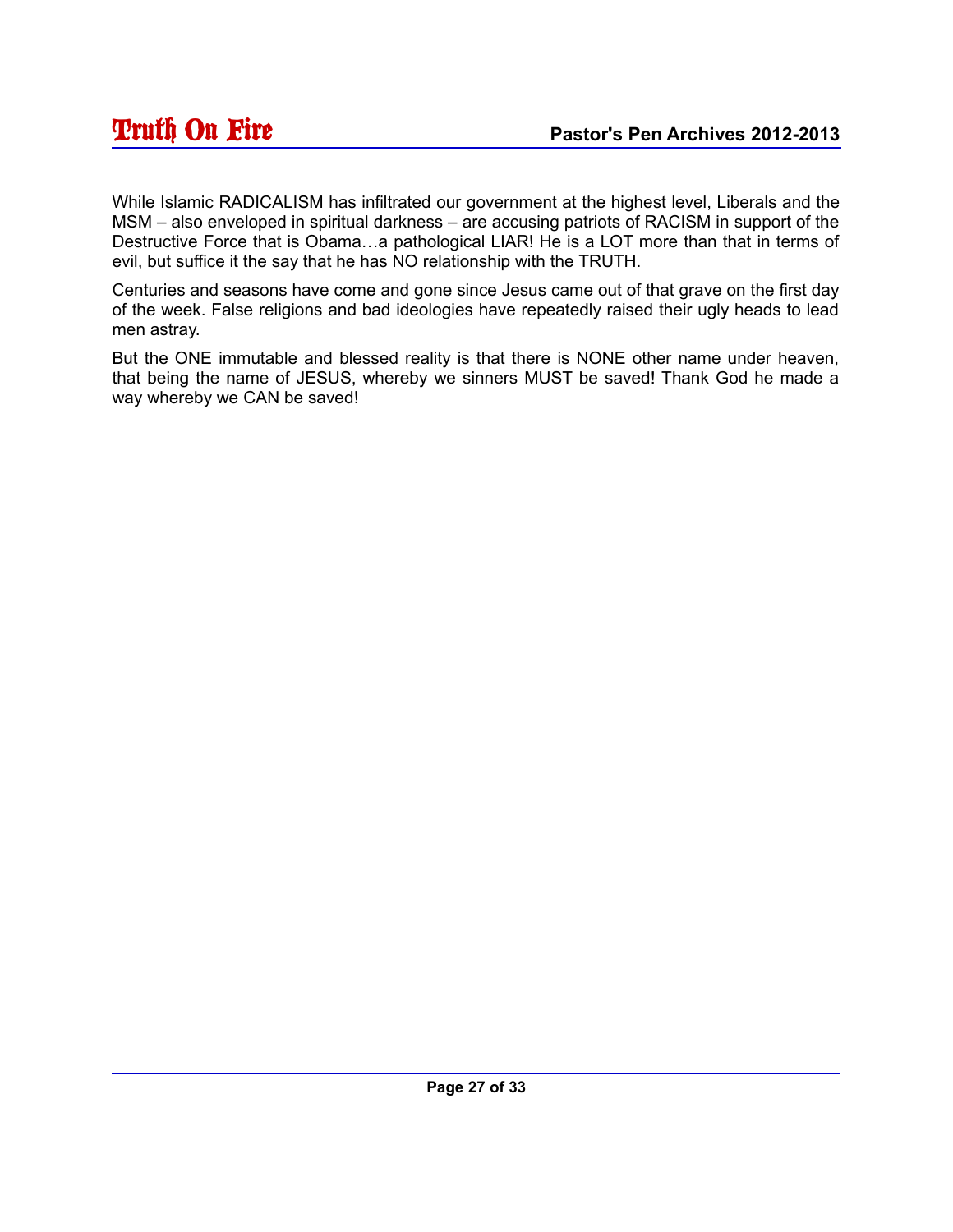#### Small-Mindedness

The more Pope Francis pontificates, the more outrageous he sounds. I have known twelveyear-old kids who possessed more biblical knowledge and conviction than this man. In his latest release of verbal sewage, he said the Church was "too focused" upon the issues of abortion and homosexuality. "Small-minded rules" is the way he described biblical convictions against these moral perversions. According to the Pontiff, the Church will "crumble like a house of cards" if it continues on this path of small-mindedness.

The God that Pope Francis claims to know led the apostle Paul to write these words:

"But now I have written unto you not to keep company, if any man that is called a brother be a fornicator [big umbrella that includes illicit extramarital sex, adultery, homosexuality] …with such an one no not to eat. For what have I to do to judge them also that are without [the Church]? do not ye judge them that are within [the Church]?...Therefore put away from among yourselves [remove from the Church fellowship] that wicked person" (1 Corinthians 5:.11-13).

The biblical text is truncated with bracketed comments added to make the point. God teaches us in His Word that it is the responsibility of the Church to keep overt practitioners of sexual sin OUT of the Church fellowship. God is HOLY and demands PURITY of His people!

So here we have Pope Francis advocating INCLUSION of those whom the God of scripture has ordered EXCLUSION. Pope Francis has set himself in direct opposition to Almighty God! The alleged 'head of the Church' has become its enemy…and the enemy of God himself!

Pope Francis has done something FAR more sinister than merely insulting and denigrating every 'small-minded' Bible believer. He has inferred that the one true God, who inspired these small-minded rules, is a small-minded God! The only conclusion one can draw from the Pope's unwitting insult of the Almighty is that he has the Bigger of the two minds! Friends, this is BLASPHEMOUS! If you will take the time to read 2 Thessalonians 2:3-12, you will discover that Pope Francis is exhibiting both the spirit of antichrist (the son of perdition) and the mystery of iniquity!

If any of my readers are members of the Catholic Church, please do not feel attacked by this article. You should, however, be greatly alarmed at what's occurring at the highest level of YOUR Church. In terms of spiritual impact, Pope Francis is emerging as the Most Dangerous Man on the planet!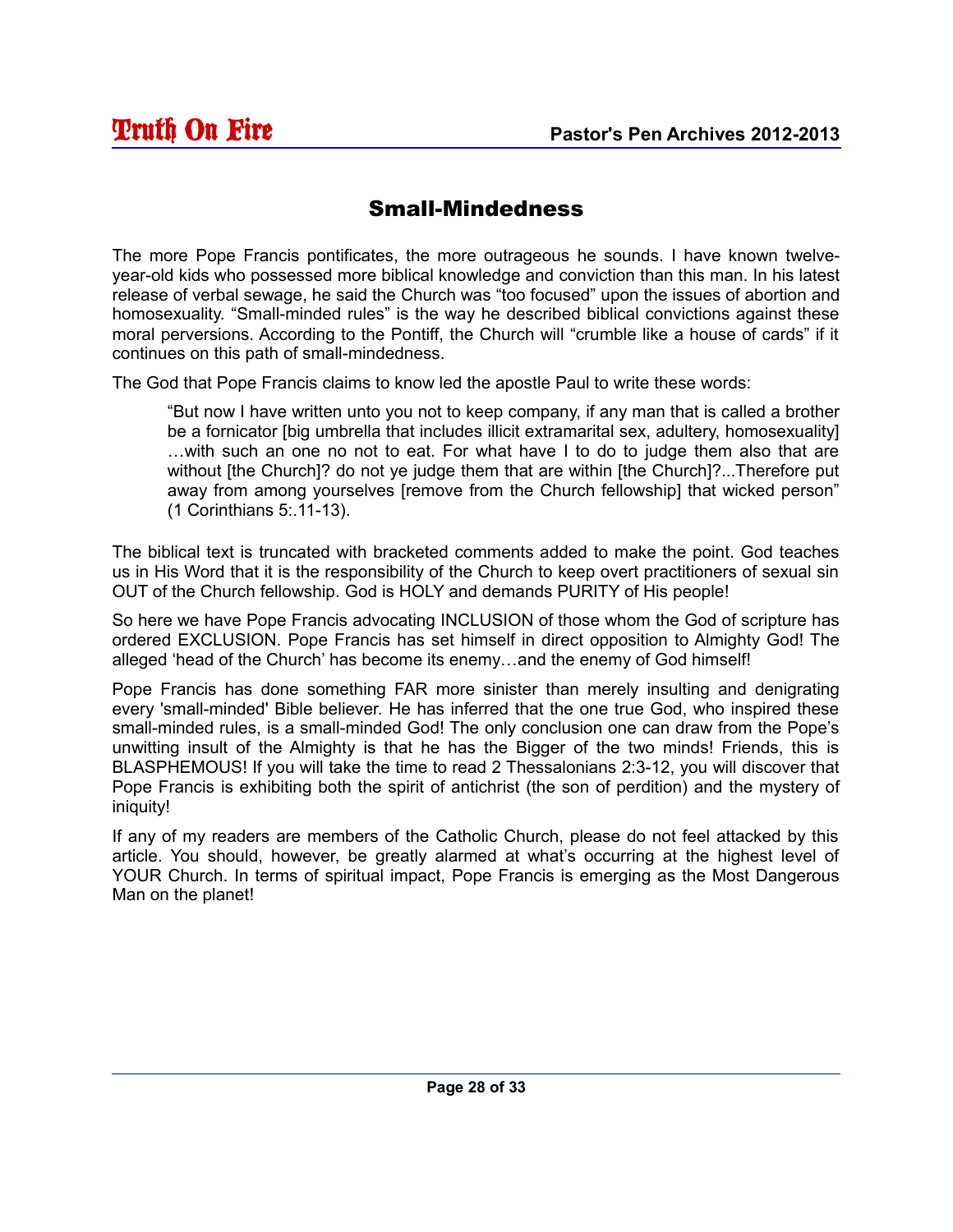#### The Cross

The U.S. Government is becoming more and more hostile to the Christian faith under the Obama regime. That's ironic since the President whose minions are giving Christians a hard way to go claims to be one. But the problem is greater than any man or administration.

The gravamen of the Christian faith, the crux of its message, is the Cross of Christ. It was there that God the Father laid upon God the Son the INIQUITY of the entire human race (Isaiah 53:6).

Therein lies the offence of the Cross (Galatians 5:11). For it tells the story of the extent to which God who created man had to go in order to save man from his sins. There was NOTHING that men who were dead in trespasses and sins could do to save themselves! The eternal God stepped into the confines of time and space as the man Christ Jesus and tasted death for every man! The wrath that was due man for his transgressions was poured out upon the Son of man.

Sinful men have two BIG problems—the guilt of their sins and spiritual death. The Gospel of the Lord Jesus Christ solves those two problems. In his death, Jesus atoned for the sins of ALL men with his divine and sinless blood. God was propitiated; that is, he accepted the death of Christ as the full satisfaction of his holy demands to punish sin (Romans 3:25, 1 John 2:2, 4:10). In his resurrection, Jesus conquered death.

So when sinners come to Jesus by faith with empty hands, believing what Jesus did for them and calling upon him to save them, he forgives and washes away their sins and imparts spiritual and eternal life, so they are 'Born Again' by the grace of God! They become a child of God, who clothes them in the very righteousness of Christ as the result of justification (Romans 5:1). They are saved!

Jesus is the ONLY way to the Father (John 14:6). God has NO 'Plan B'. Salvation is in a Person. God rejects ANY and ALL efforts to gain his favor by ANY other means – keeping the law, memberships in churches or religious organizations, good works or benevolent deeds. For NONE of these efforts or credentials can atone for sin or give spiritual life (Galatians 3:21). Salvation is in Christ ALONE! ONLY in the Lord Jesus can a sinful man find the solution to his two big problems...which is why Peter referred to him as a "rock of offence" (1 Peter 2:8).

The exclusivity of the Gospel and total inability of man to get to God WITHOUT going through the Cross of Christ is offensive to lost men. They stumble over it. The EGO of man, apart from the gracious enablement of the Spirit of God, will not allow him to abandon self-effort – or any other avenue BUT Christ – in order to be saved!

So when the Christian faith is attacked by humanists, atheists, feminists, communists, socialists, Islamists and other religionists, it should come as no great surprise. It's offensive!

We Christians in America have been blessed to have constitutional protections that believers in other countries either have not had or do not have. Christians are routinely butchered by Muslims in countries where Sharia Law is the standard.

We are now witnessing a full frontal assault on the Christian faith in America. Bibles placed in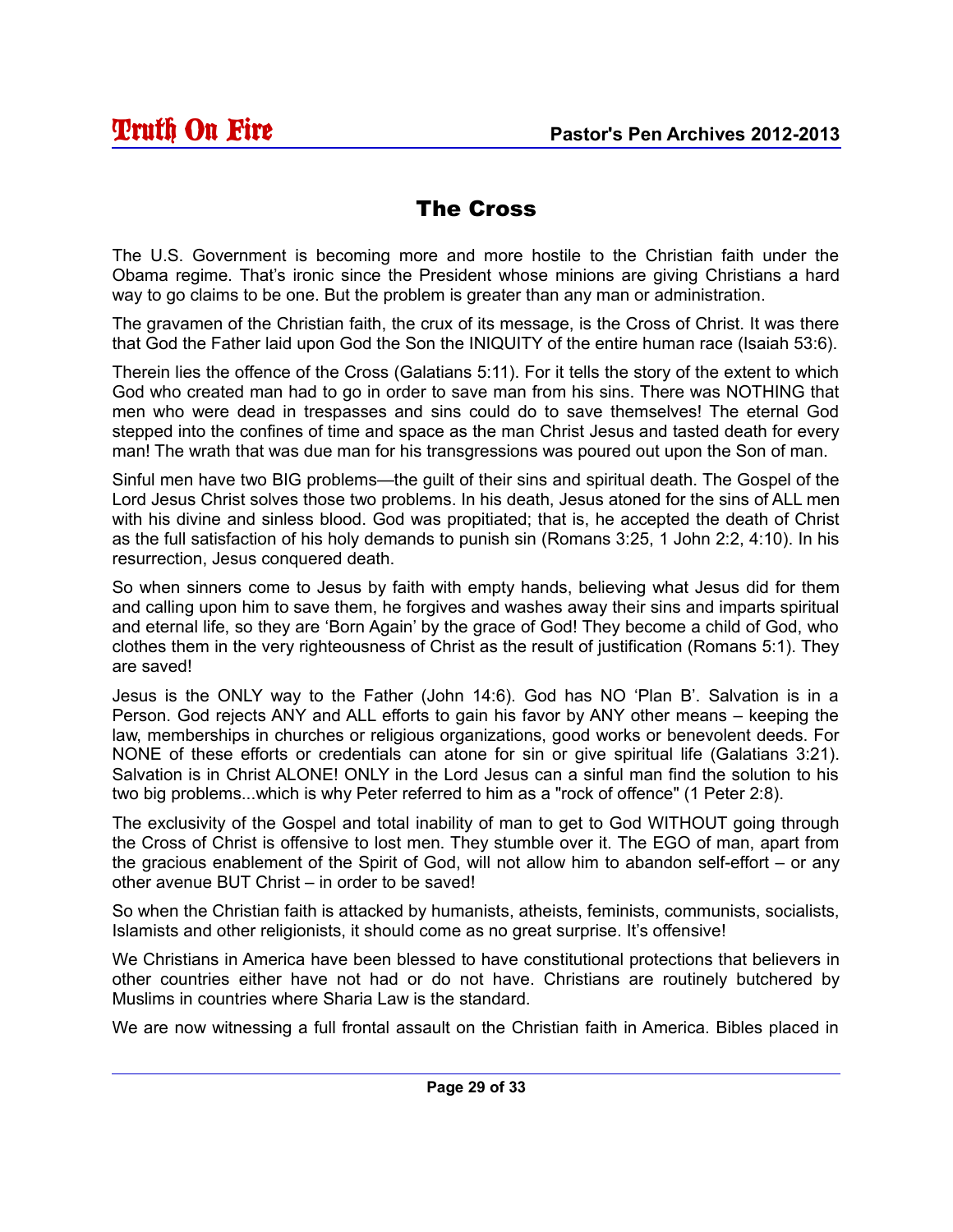plain view on work desks, Ten Commandment plaques posted in public places, the mention of Jesus in a conversation or at the end of a prayer, or sharing the Gospel with a fellow human are ALL deemed potentially offensive to others and therefore banned where possible.

Jesus warned his disciples that the same world that hated him would hate them as well (John 15:18-20). We've had a good run here in America. But now "It's On!" as some would say. And the Cross is the reason!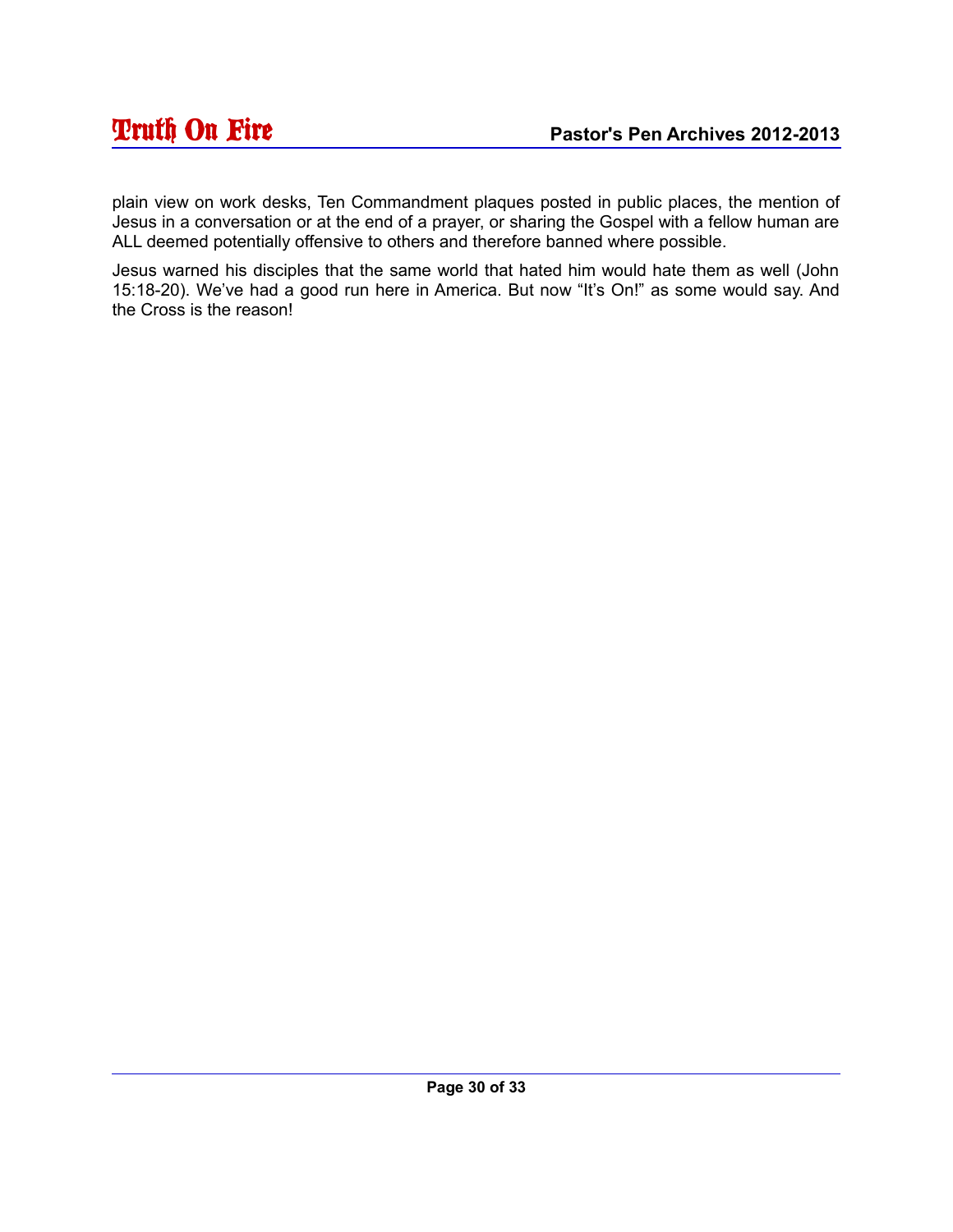## Can Our Salvation Be Undone?

The scriptures teach that the Lord Jesus imparts everlasting life to those who believe on him. Eternal life means just that: life forever! There are no conditions or caveats given in scripture whereby one can forfeit eternal life or that would cause God to take it back.

It is impossible to lose the salvation that God gives us by his grace. Call it 'Eternal Security' or 'Once Saved, Always Saved.' It matters not. I think of it as 'Once a Child, Always a Child!'

Yet some argue that our salvation can be undone. They claim 'Once Saved, Always Saved!' is a false doctrine. For the sake of argument, if it was possible for one to lose the salvation that God gave him, then there are several divine operations integral to our salvation that God would have to UNDO in order for us to be lost again.

#### **Justification**

When a sinner believes on the Lord Jesus Christ (Acts 16:31), God imputes unto him the righteousness of his Son and reckons it to his account. With the righteousness of Christ imputed, God declares him righteous.

This is a divine declaration that happens one time for all time. It is NOT contingent upon what the believer does afterward. God NEVER reverses his decree, NOR debits the righteousness of Christ he credits to us. In order to lose salvation, God would have to remove that righteousness and UN-justify one of his own.

The scripture says we are "justified freely by his grace" (Romans 3:24). The adjective 'freely' is dorean (in gift-like manner, undeservedly, without a cause). If God finds NO cause in a believer as the basis for justification, but rather finds the SOLE cause in his grace, then it stands to reason that God will NEVER find cause in the same believer to reverse that decree of righteousness! If it is God's grace that justifies us, then it is God's grace that keeps us justified!

Moreover, the scripture declares: "Therefore being justified by faith, we have peace with God through our Lord Jesus Christ" (Romans 5:1). The verb 'being justified' is a past participle that serves as antecedent to "we have peace" in present tense. Expanded translation: "having been justified by faith one time for all time, we are in possession of peace with God." Again, once God issues a declaration of righteousness for a believer, there is no retracement of that decree!

#### **Regeneration**

Jesus said: "Ye must be born again!" (John 3:3,7). In that context he gave an OT illustration (serpent in the wilderness) that depicts the manner in which the new (or second) birth takes place. When a sinner, dead in trespasses and sins, looks to Jesus in faith as the remedy for his sins and spiritual death, God literally raises him to spiritual life.

This impartation of spiritual life is called regeneration. It is the work of God. It can be neither done nor undone by man. Therefore ONLY God would be able to UNDO a spiritual birth. But there is NO scripture that suggests that God EVER does that!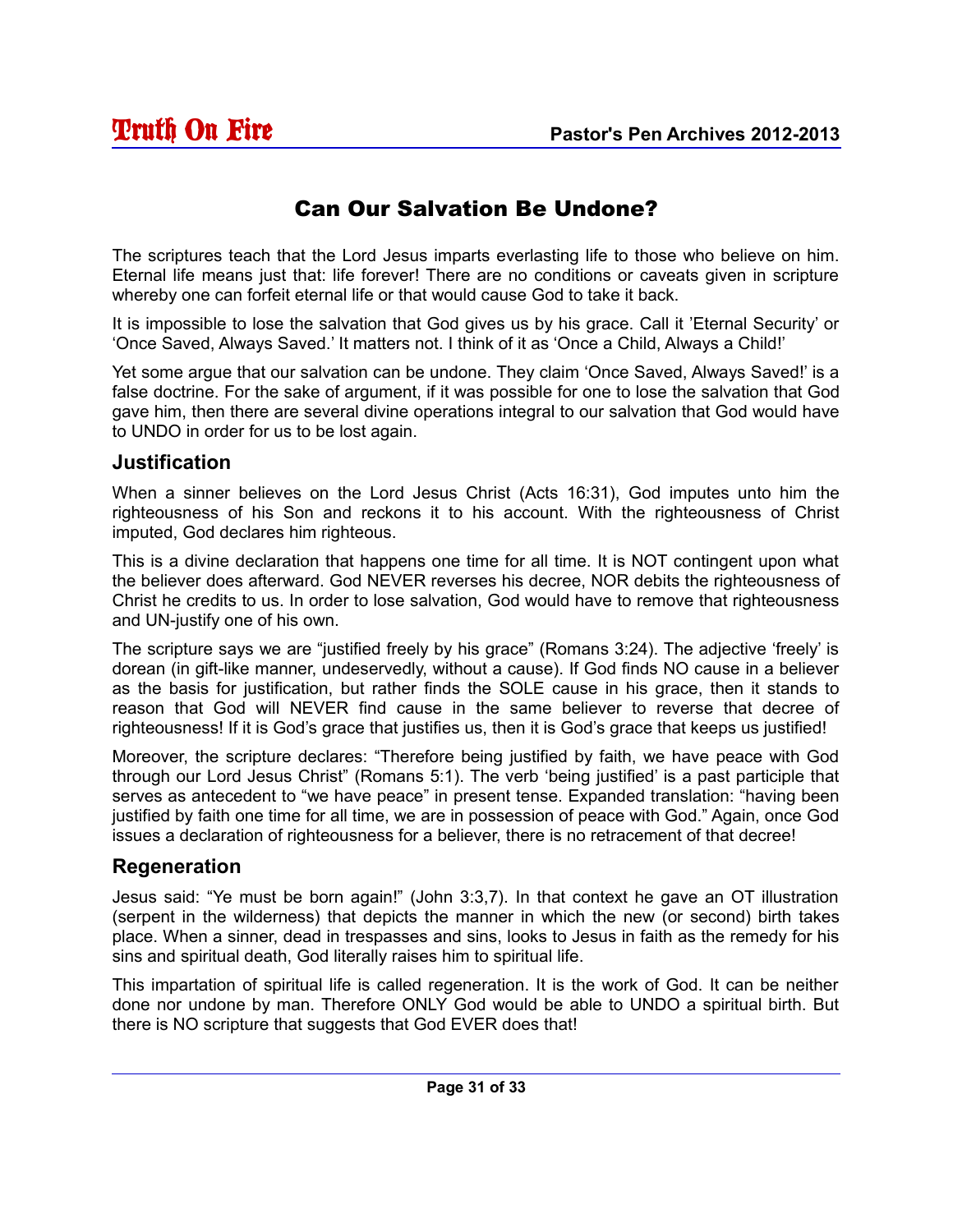In addition, the new birth, or regeneration, makes one a child (son) of God. To suggest that one can lose salvation puts God in the position of spiritually 'killing' one of his children, whom he raised from the dead, back into the hands of the enemy. What would this say about the power or love of God as a Father? It's the ultimate insult to suggest that God is capable of such a thing!

Moreover, regeneration makes the believer the habitation of God through his Spirit, who takes up his residence in the child of God (Ephesians 2:22). The Holy Spirit becomes the unbreakable seal of our salvation (Ephesians 1:13; 4:30) as well as the earnest (down payment) of our inheritance (2 Corinthians 1:22). In other words, God gives his very self as earnest money. If a child of God lost his salvation and failed to get the full inheritance God promised, then God would forfeit the earnest of the Spirit. God would have broken his promise, lost his integrity and existence as God. If just ONE saved soul is EVER lost, then EVERY human soul will be lost and doomed!

From an exegetical perspective, Jesus taught us that one who hears and believes on him "hath everlasting life, and shall not come into condemnation; but is passed from death unto life" (John 5:24). The verb 'hath' is present tense, signifying the actual possession of eternal life. In another text, Jesus said the unbeliever is "condemned already" (John 3:18). If faith in Jesus delivers one from the condemnation under which he languished as an unbeliever, he has the guarantee of his Savior that NEVER again will condemnation mar his future!

The verb 'passed' is the perfect tense of the Greek verb **metabaino** ('to pass over from one place to another'). The perfect tense signifies an action with permanent or finished results. The passing of a sinner from death unto life is a finished work that cannot be undone! A saved man or woman can NEVER pass from spiritual life unto spiritual death! According to Jesus, it's an impossibility!

One more thought on the indwelling Spirit. If one could be saved and then lost again, it would mean the Holy Spirit vacates the premises. Could that newly created God-vacuum go unnoticed? Wouldn't a Spirit-indwelt person know when that rapid departure took place? Imagine that you are swimming in the deep end of a swimming pool when all of a sudden the water evaporates and leaves you lying on your belly on the pool bottom. The departure of the Spirit would be no less dramatic!

#### **Redemption**

The salvation of a sinner involves the purchase of his soul by the blood of Christ, which is the very blood of God himself (Acts 20:28). The child of God is no longer his own (1 Corinthians 6:19). We are bought with the precious blood of the Lord Jesus Christ. The title deed of our eternal soul belongs to God. He has CLEAR title with NO liens. In order for one to lose his salvation, God would have to relinquish ownership of his child and sign the title back over to the former owner – the devil. It would signify that the blood of Jesus, while sufficient to accomplish the initial act of redemption, lacks the potency to KEEP a sinner saved and God's title clear! And if that be the case, the reasonable mind MUST ask whether the blood of Christ has the potency to keep ANY sinner saved for eternity.

The doctrine of redemption is rooted in the Cross of Christ, his vicarious death for the sinners he